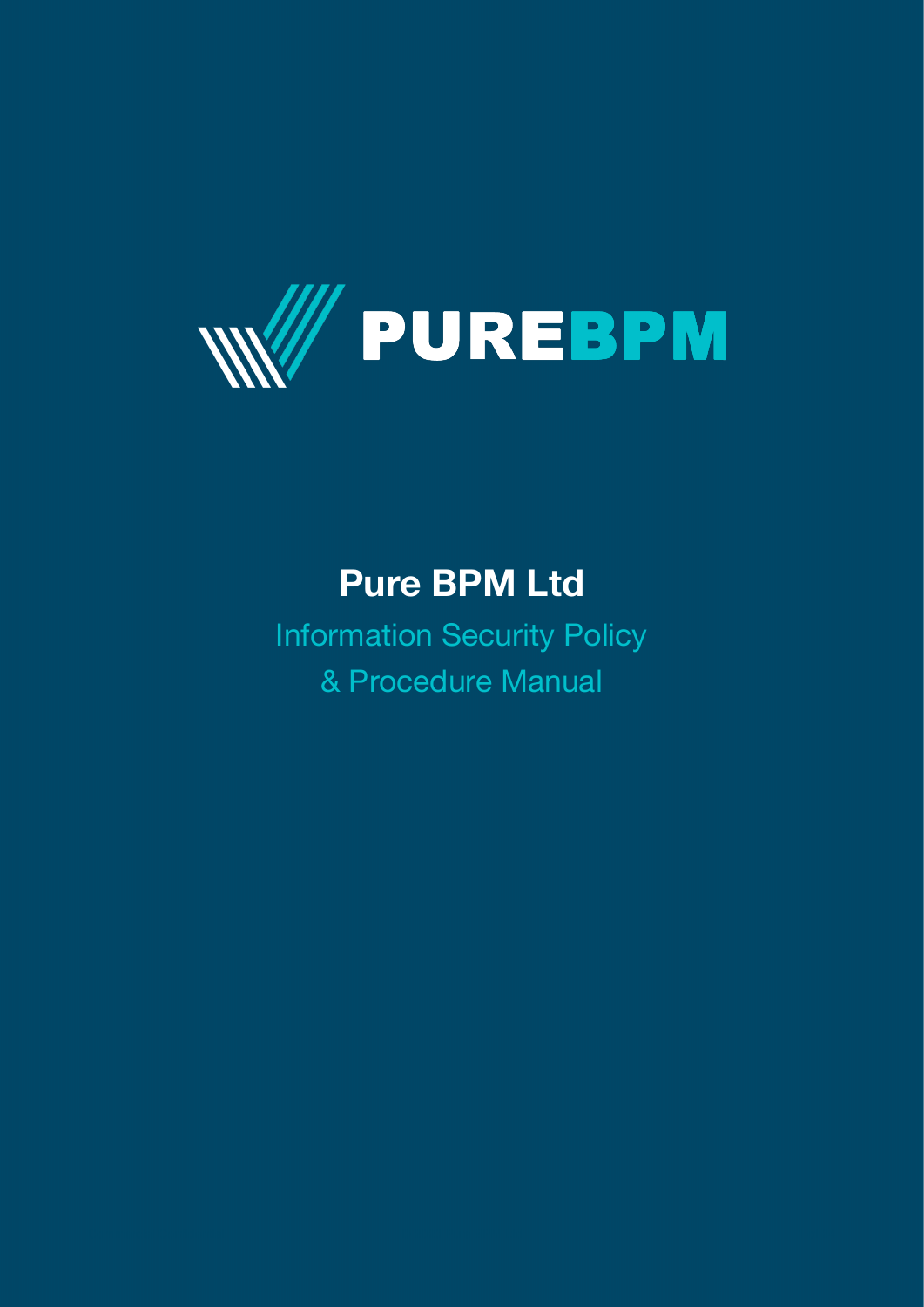| <b>Policy Frameworks</b>                           | 3  |
|----------------------------------------------------|----|
| Web Application Security Policy (WASP)             | 4  |
| Server Security Policy (SSP)                       | 6  |
| Database Credentials Coding Policy (DCCP)          | 8  |
| <b>Proactive Protection Plan</b>                   | 10 |
| <b>Denial of Service Attacks</b>                   | 10 |
| Common Types of DDoS Attacks                       | 10 |
| <b>Layered Security Defence</b>                    | 11 |
| <b>Web Application Firewall (WAF)</b>              | 11 |
| <b>OWASP Vulnerability Mitigation</b>              | 11 |
| <b>Protecting Against Zero-Day Vulnerabilities</b> | 11 |
| <b>Rate Limiting</b>                               | 12 |
| <b>Transport Layer Security (TLS)</b>              | 12 |
| Data Breach Prevention                             | 12 |
| <b>Coding Standards</b>                            | 13 |
| <b>Source Code Control</b>                         | 14 |
| <b>Testing Protocol</b>                            | 15 |
| <b>Manual Inspections &amp; Reviews</b>            | 15 |
| <b>Threat Modelling</b>                            | 16 |
| <b>Source Code Review</b>                          | 16 |
| <b>Penetration Testing</b>                         | 17 |
| <b>Functional Security Requirements</b>            | 18 |
| <b>Risk Driven Security Requirements</b>           | 18 |
| Developers' Security Testing Workflow              | 19 |
| <b>Testers' Security Testing Workflow</b>          | 21 |
| <b>Testing Framework</b>                           | 22 |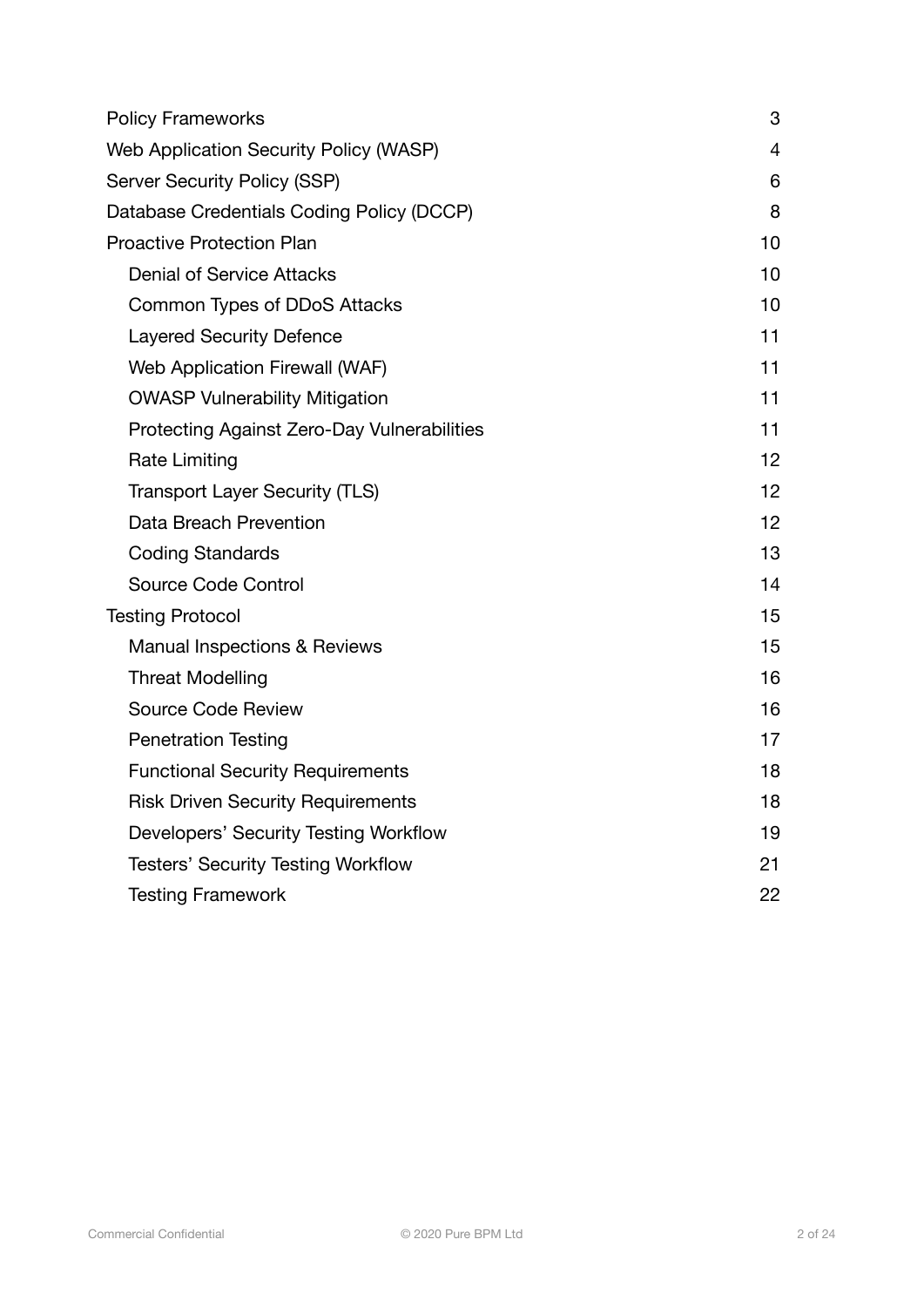## <span id="page-2-0"></span>**Policy Frameworks**

For a secure application, the following at a minimum are required:

- Organisational management which champions security
- A written information security policy properly derived from national standards
- A development methodology with adequate security checkpoints and activities
- Secure release and configuration management processes

The policies and procedures herein are in part derived from ISO 27002(17799) and take standards and controls from COBIT and other respected information security standards (e.g. Sarbanes-Oxley) and subsidiary best practice guides, such as OWASP.

### **ISO 27002**

ISO 27002 is a risk-based Information Security Management framework directly derived from the AS/NZS 4444 and BS 7799 standards. It is an international standard used heavily in most organisations outside the USA.

#### **COBIT**

COBIT is a popular risk management framework structured around four domains:

- Planning and organisation
- Acquisition and implementation
- Delivery and support
- Monitoring

Each of the four domains has 13 high level objectives and each high level objective has a number of detailed objectives.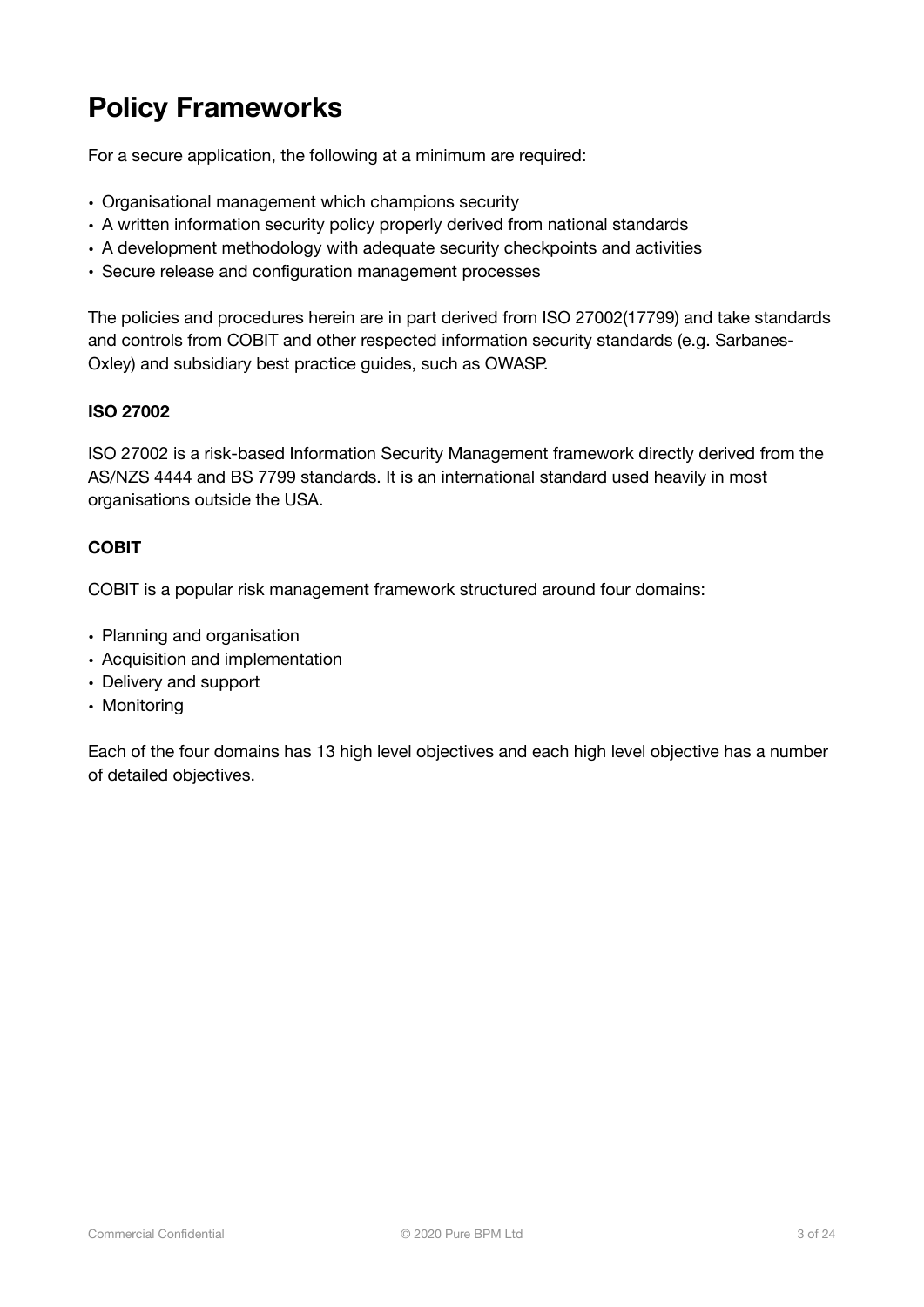## <span id="page-3-0"></span>**Web Application Security Policy (WASP)**

### **1. Overview**

Web application vulnerabilities account for the largest portion of attack vectors outside of malware. It is crucial that any web application be assessed for vulnerabilities and any vulnerabilities be remediated prior to production deployment.

### **2. Purpose**

The purpose of this policy is to define web application security assessments within Pure BPM Ltd. Web application assessments are performed to identify potential or realised weaknesses as a result of inadvertent mis-configuration, weak authentication, insufficient error handling, sensitive information leakage, etc. Discovery and subsequent mitigation of these issues will limit the attack surface of Pure BPM Ltd services available both internally and externally as well as satisfy compliance with any relevant policies in place.

### **3. Scope**

This policy covers all web application security assessments requested by any individual, group or department for the purposes of maintaining the security posture, compliance, risk management, and change control of technologies in use at Pure BPM Ltd.

All web application security assessments will be performed by delegated security personnel either employed or contracted by Pure BPM Ltd. All findings are considered confidential and are to be distributed to persons on a "need to know" basis. Distribution of any findings outside of Pure BPM Ltd is strictly prohibited unless approved by the Directors of the company.

### **4. Policy**

### **4.1 Security Assessment**

Web applications are subject to security assessments based on the following criteria:

- New or Major Application Release will be subject to a full assessment prior to approval of the change control documentation and/or release into the live environment.
- Third Party or Acquired Web Application will be subject to full assessment after which it will be bound to policy requirements.
- Point Releases will be subject to an appropriate assessment level based on the risk of the changes in the application functionality and/or architecture.
- Patch Releases will be subject to an appropriate assessment level based on the risk of the changes to the application functionality and/or architecture.
- Emergency Releases An emergency release will be allowed to forgo security assessments and carry the assumed risk until such time that a proper assessment can be carried out. Emergency releases will be designated as such by an appropriate manager who has been delegated this authority.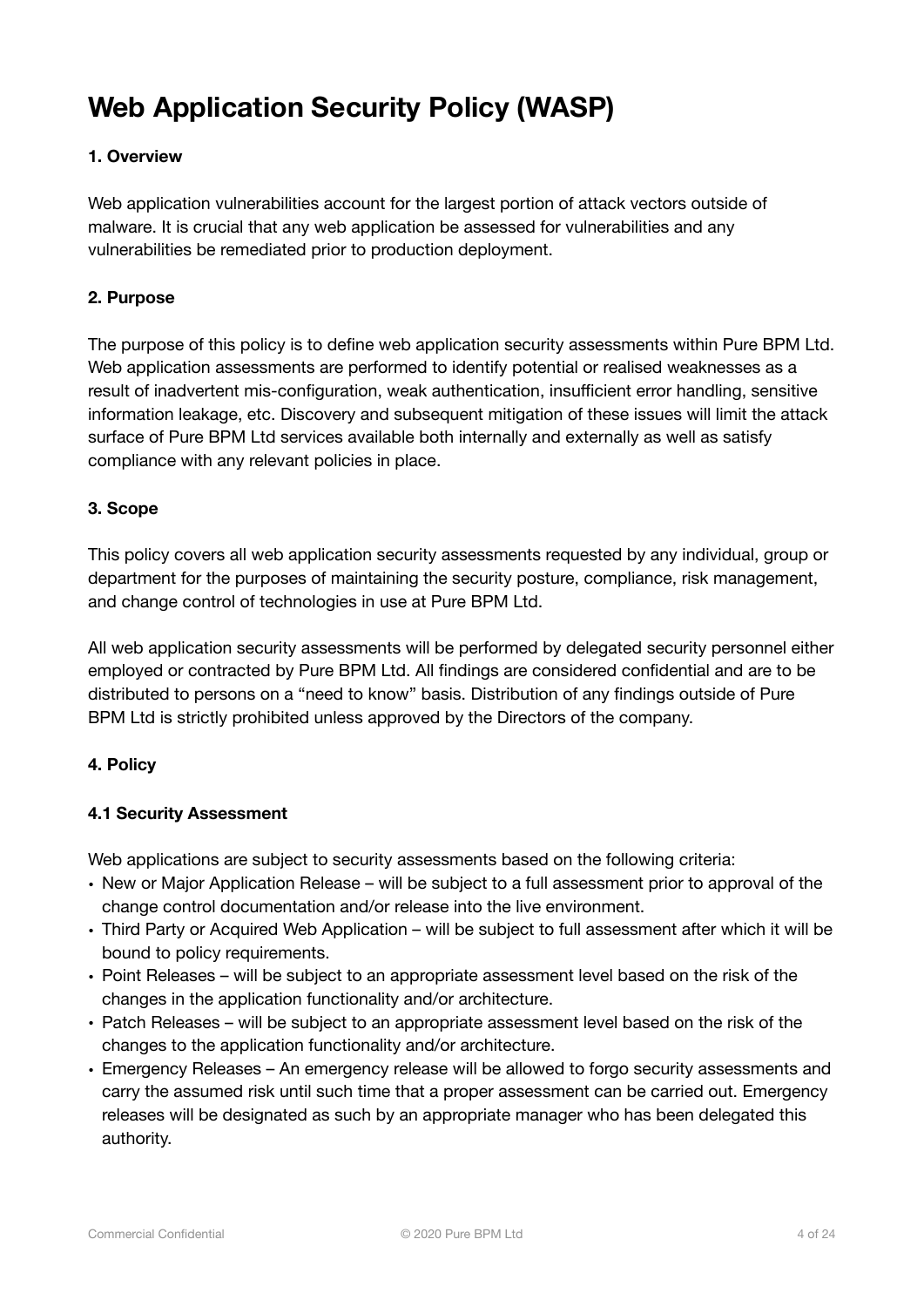### **4.2 Risk Levels**

All security issues that are discovered during assessments must be mitigated based upon the following risk levels. The Risk Levels are based on the OWASP Risk Rating Methodology. Remediation validation testing will be required to validate fix and/or mitigation strategies for any discovered issues of Medium risk level or greater:

- High Any high risk issue must be fixed immediately or other mitigation strategies must be put in place to limit exposure before deployment. Applications with high risk issues are subject to being taken off-line or denied release into the live environment.
- Medium Medium risk issues should be reviewed to determine what is required to mitigate and scheduled accordingly. Applications with medium risk issues may be taken off-line or denied release into the live environment based on the number of issues and if multiple issues increase the risk to an unacceptable level. Issues should be fixed in a patch/point release unless other mitigation strategies will limit exposure.
- Low Issue should be reviewed to determine what is required to correct the issue and scheduled accordingly.

### **4.3 Security Assessment Levels**

The following security assessment levels shall be established:

- Full A full assessment is comprised of tests for all known web application vulnerabilities using both automated and manual tools based on the OWASP Testing Guide. A full assessment will use manual penetration testing techniques to validate discovered vulnerabilities to determine the overall risk of any and all discovered.
- Quick A quick assessment will consist of a (typically) automated scan of an application for the OWASP Top Ten web application security risks at a minimum.
- Targeted A targeted assessment is performed to verify vulnerability remediation changes or new application functionality.

Security assessments will be carried out according to the Testing Protocol (See Appendix 5).

### **5. Policy Compliance**

An employee found to have violated this policy may be subject to disciplinary action, up to and including termination of employment.

A violation of this policy by a temporary worker, contractor or vendor may result in the termination of their contract or assignment with Pure BPM Ltd.

Web application assessments are a requirement of the change control process and are required to adhere to this policy unless found to be exempt. All application releases must pass through the change control process.

Any web applications that do not adhere to this policy may be taken offline until such time that a formal assessment can be performed at the discretion of the Managing Director.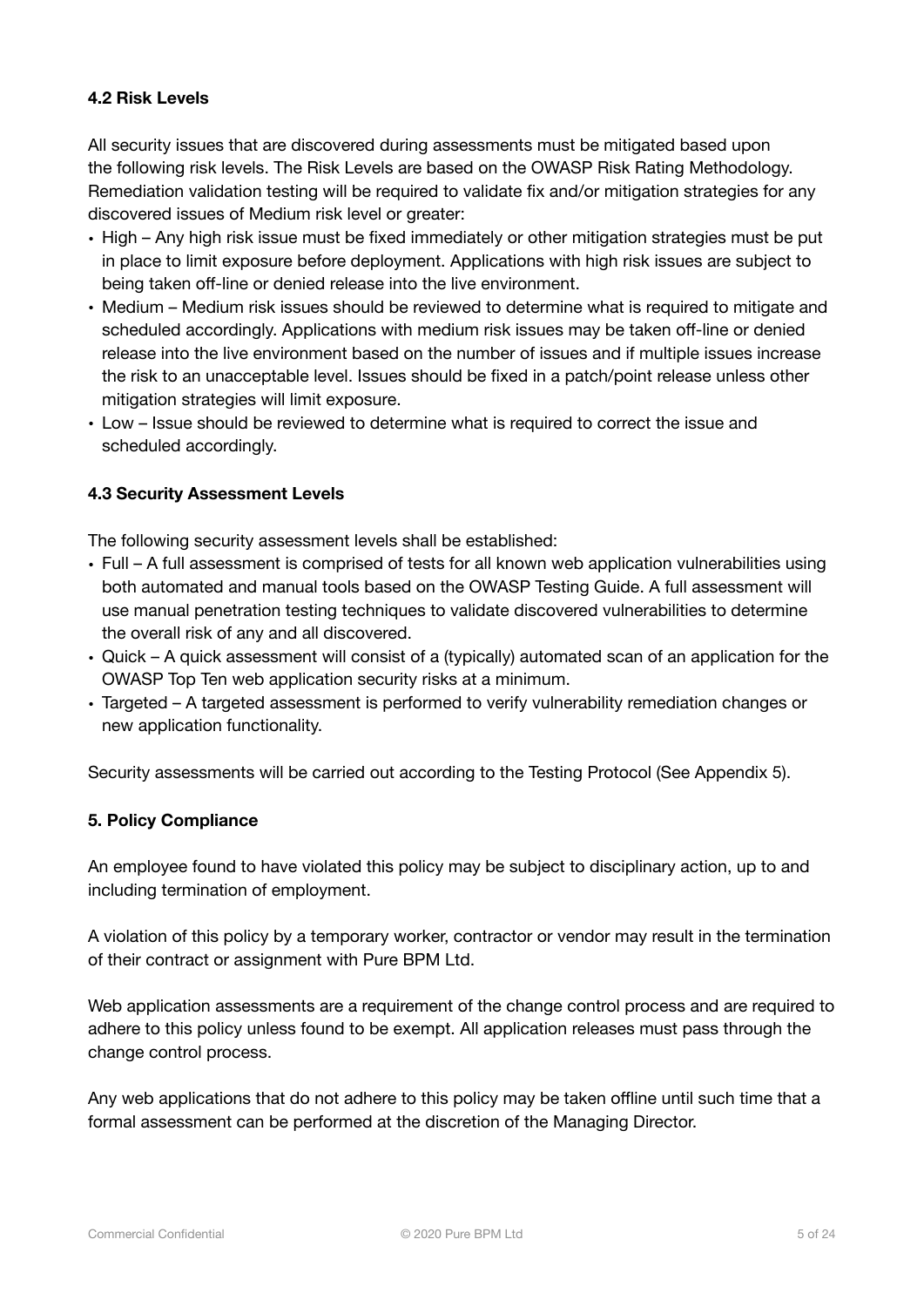## <span id="page-5-0"></span>**Server Security Policy (SSP)**

### **1. Overview**

Unsecured and vulnerable servers continue to be a major entry point for malicious threat actors.

### **2. Purpose**

The purpose of this policy is to establish standards for the base configuration of internal server equipment that is owned and/or operated by Pure BPM Ltd. Effective implementation of this policy will minimise unauthorised access to Pure BPM Ltd proprietary information and technology.

### **3. Scope**

All employees, contractors, consultants, temporary and other workers at Pure BPM Ltd must adhere to this policy. This policy applies to server equipment that is owned, operated, or leased by Pure BPM Ltd or registered under a Pure BPM Ltd-owned internal network domain.

This policy specifies requirements for equipment on the internal Pure BPM Ltd network.

### **4. Policy**

For all internal servers deployed at Pure BPM Ltd, the following items must be met:

- Services and applications that will not be used must be disabled where practical.
- Access to services should be logged and/or protected through access-control methods such as a web application firewall, if possible.
- The most recent security patches must be installed on the system as soon as practical, the only exception being when immediate application would interfere with business requirements.
- Trust relationships between systems are a security risk, and their use should be avoided.
- Do not use a trust relationship when some other method of communication is sufficient.
- Always use standard security principles of least required access to perform a function.
- Do not use root when a non-privileged account will do.
- If a methodology for secure channel connection is available and technically feasible, privileged access must be performed over secure channels, (e.g., encrypted network connections using SSH or IPSec).
- Servers should be physically located in an access-controlled environment.
- Servers are specifically prohibited from operating from uncontrolled cubicle areas.
- All security-related events on critical or sensitive systems must be logged and audit trails saved as follows:
	- All security related logs will be kept online for a minimum of 1 week.
	- Daily incremental tape backups will be retained for at least 1 month.
	- Weekly full tape backups of logs will be retained for at least 1 month.
	- Monthly full backups will be retained for a minimum of 2 years.
- Security-related events will be reported to the Managing Director, who will review logs and report incidents to Directors. Corrective measures will be prescribed as needed. Securityrelated events include, but are not limited to: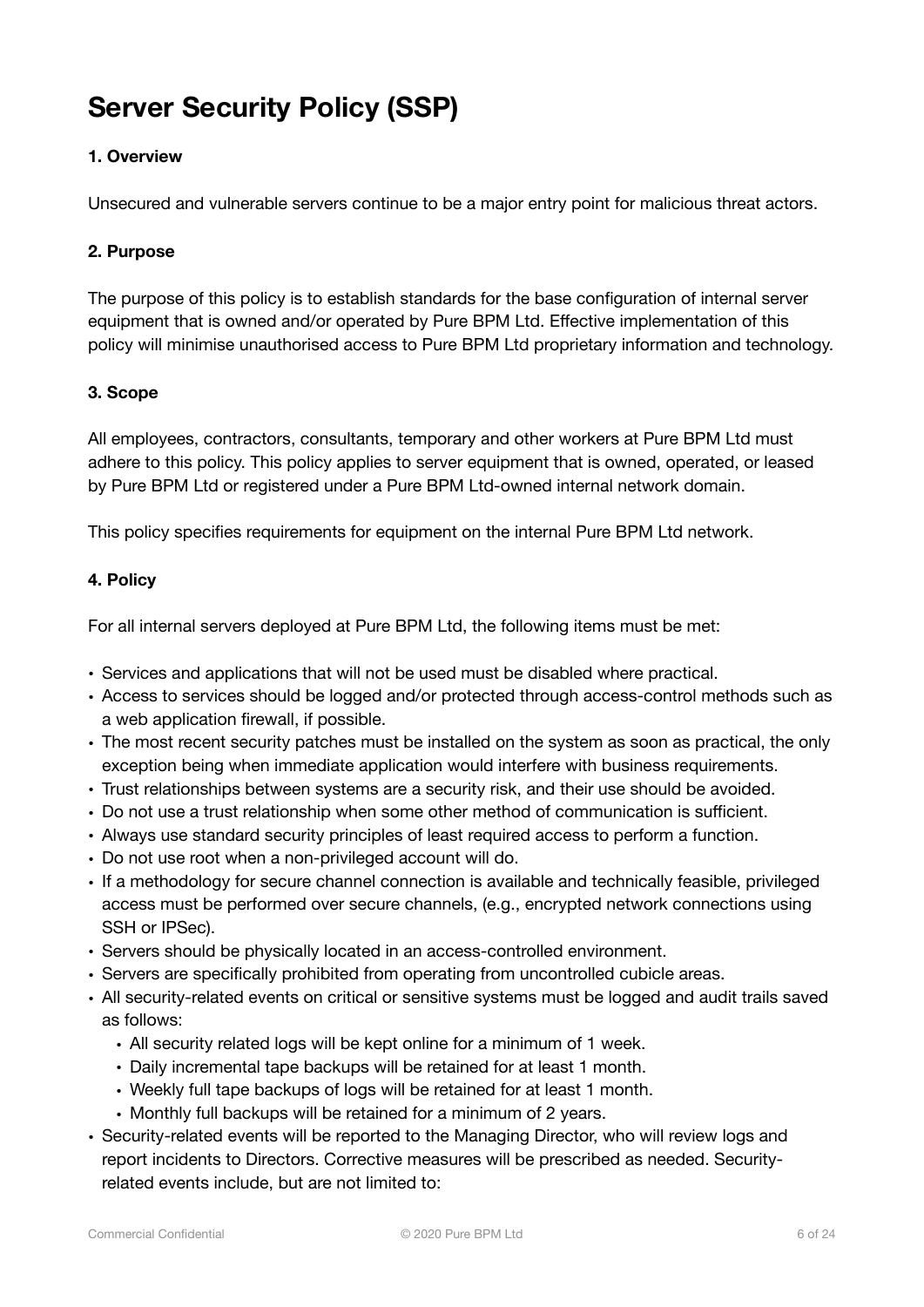- Port-scan attacks
- Evidence of unauthorised access to privileged accounts
- Anomalous occurrences that are not related to specific applications on the host.

### **5. Policy Compliance**

An employee found to have violated this policy may be subject to disciplinary action, up to and including termination of employment.

A violation of this policy by a temporary worker, contractor or vendor may result in the termination of their contract or assignment with Pure BPM Ltd.

Any program code or application that is found to violate this policy must be remediated within a 3 day period.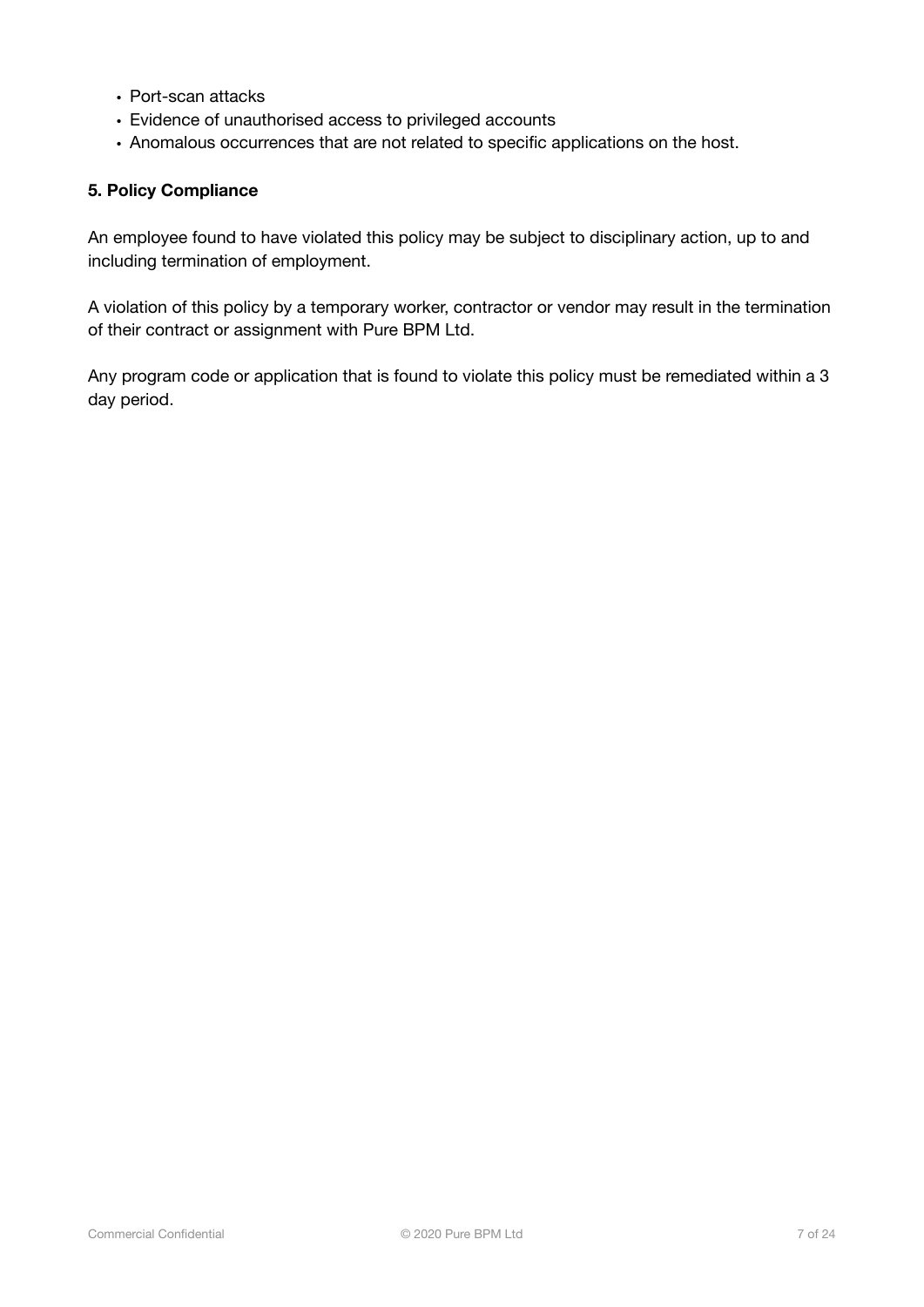## <span id="page-7-0"></span>**Database Credentials Coding Policy (DCCP)**

### **1. Overview**

Database authentication credentials are a necessary part of authorising applications to connect to databases. However, incorrect use, storage and transmission of such credentials could lead to compromise of very sensitive assets and be a springboard to wider compromise within the organisation.

### **2. Purpose**

This policy states the requirements for securely storing and retrieving database usernames and passwords ("database credentials") for use by an application that will access a database running on one of Pure BPM Ltd's networks.

Software applications running on Pure BPM Ltd's networks may require access to one or more database servers. In order to access these databases, a program must authenticate to the database by presenting acceptable credentials. If the credentials are improperly stored, the credentials may be compromised leading to a compromise of the database.

### **3. Scope**

This policy is directed at all system implementer and/or software engineers who may be coding applications that will access a production database server on the Pure BPM Ltd Network. This policy applies to all software (programs, modules, libraries or APIs that will access a Pure BPM Ltd, multi-user production database. It is recommended that similar requirements be in place for non-production servers since they don't always use sanitised information.

### **4. Policy**

### **4.1. General**

In order to maintain the security of Pure BPM Ltd's internal databases, access by software programs must be granted only after authentication with credentials. The credentials used for this authentication must not reside in the main, executing body of the program's source code in clear text. Database credentials must not be stored in a location that can be accessed through a web server.

### **4.2. Specific Requirements**

Storage of Data Base User Names and Passwords:

• Database user names and passwords may be stored in a file separate from the executing body of the program's code. This file must not be world readable or writeable.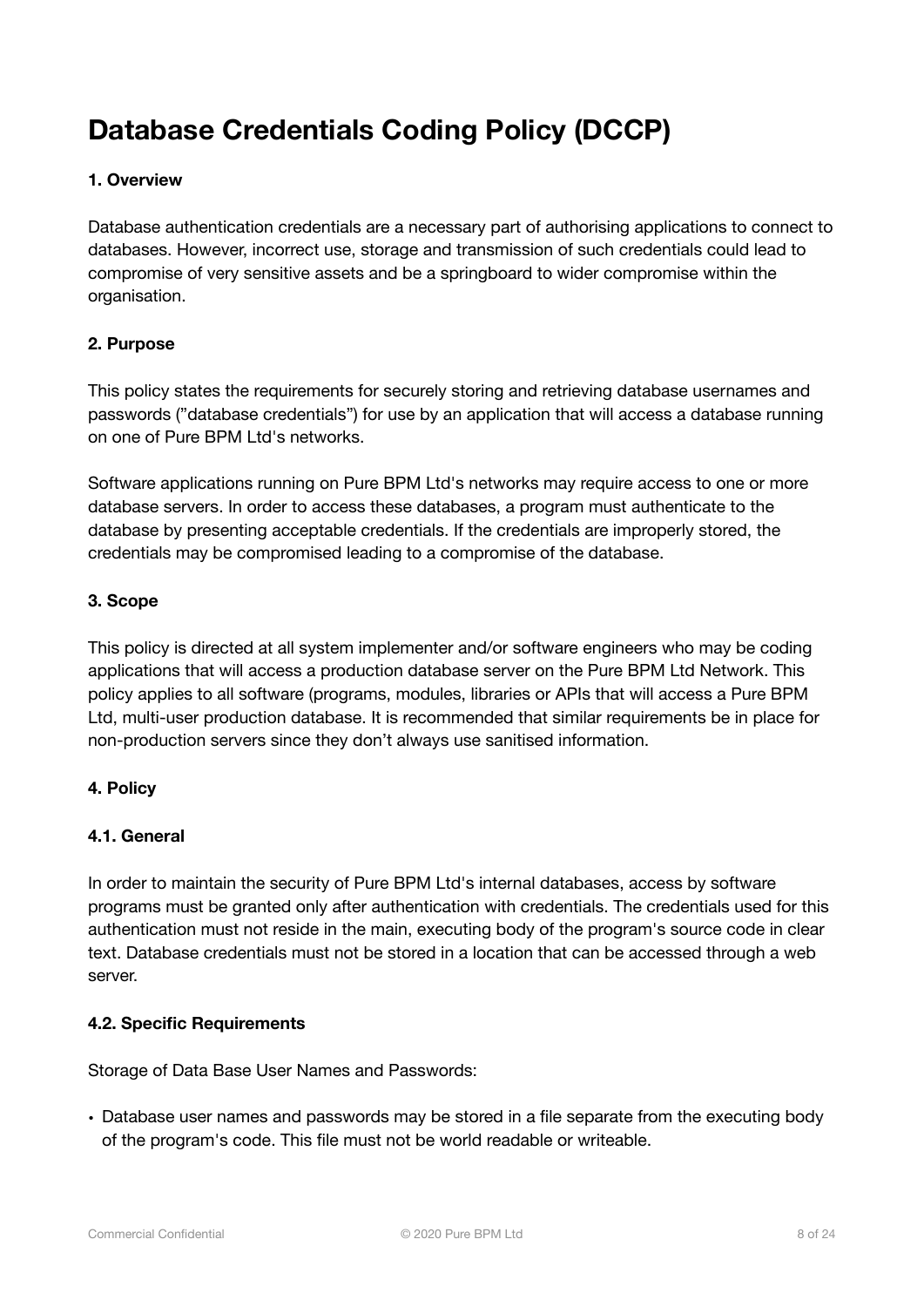- Database credentials may reside on the database server. In this case, a hash function number identifying the credentials may be stored in the executing body of the program's code.
- Database credentials may be stored as part of an authentication server (i.e., an entitlement directory), such as an LDAP server used for user authentication. Database authentication may occur on behalf of a program as part of the user authentication process at the authentication server. In this case, there is no need for programmatic use of database credentials.
- Database credentials may not reside in the documents tree of a web server.
- Pass through authentication must not allow access to the database based solely upon a remote user's authentication on the remote host.
- Passwords or pass phrases used to access a database must adhere to the Password Policy.

Retrieval of Database User Names and Passwords:

- If stored in a file that is not source code, then database user names and passwords must be read from the file immediately prior to use. Immediately following database authentication, the memory containing the user name and password must be released or cleared.
- The scope into which database credentials may be stored must be physically separated from the other areas of code, e.g., the credentials must be in a separate source file. The file that contains the credentials must contain no other code but the credentials (i.e., the user name and password) and any functions, routines, or methods that will be used to access the credentials.
- For languages that execute from source code, the credentials' source file must not reside in the same browseable or executable file directory tree in which the executing body of code resides.

Access to Database User Names and Passwords:

- Every program or every collection of programs implementing a single business function must have unique database credentials. Sharing of credentials between programs is not allowed.
- Database passwords used by programs are system-level passwords as defined by the Password Policy.
- Developer groups must have a process in place to ensure that database passwords are controlled and changed in accordance with the Password Policy. This process must include a method for restricting knowledge of database passwords to a need-to-know basis.

### **5. Policy Compliance**

An employee found to have violated this policy may be subject to disciplinary action, up to and including termination of employment.

A violation of this policy by a temporary worker, contractor or vendor may result in the termination of their contract or assignment with Pure BPM Ltd.

Any program code or application that is found to violate this policy must be remediated within a 3 day period.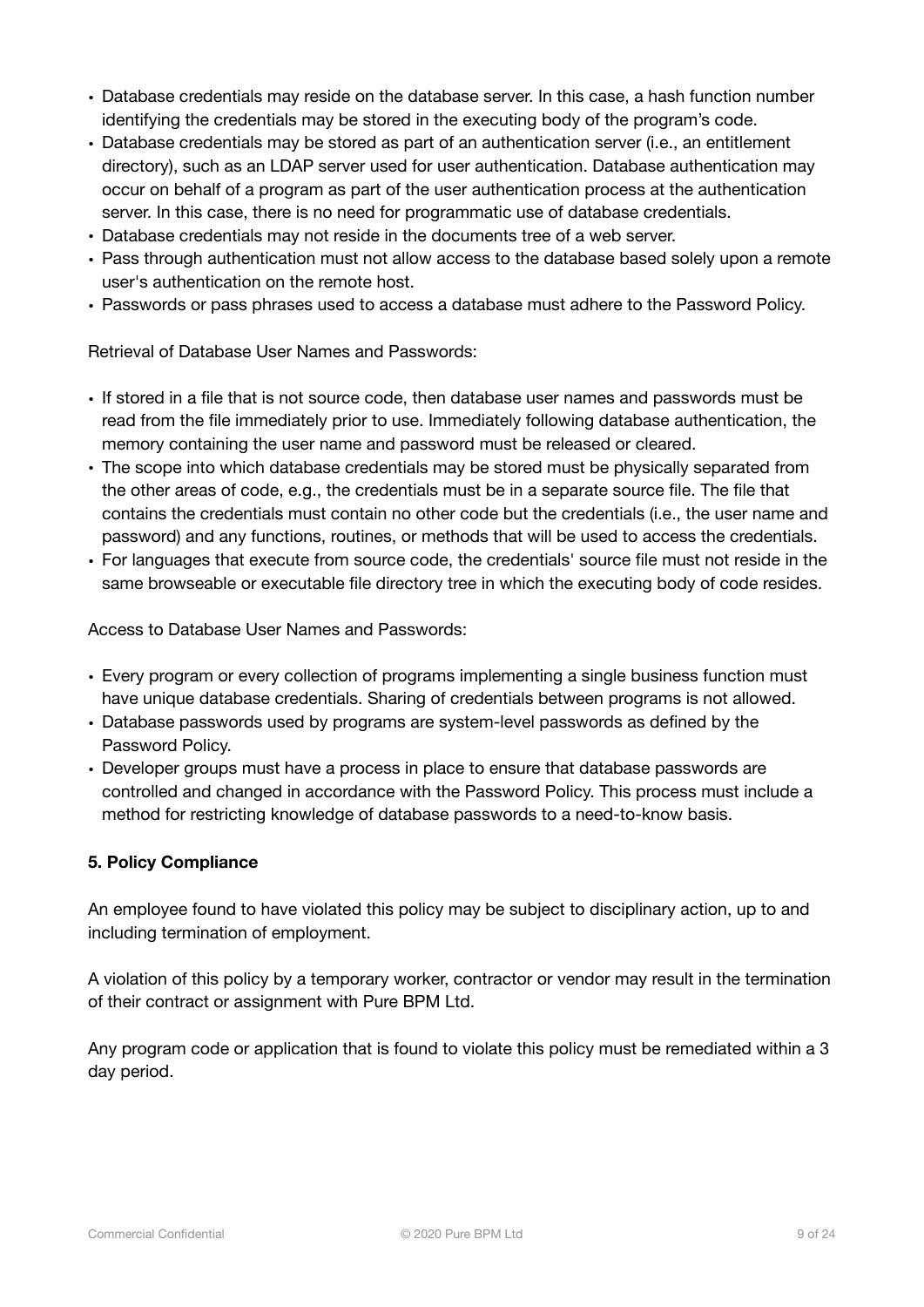## <span id="page-9-0"></span>**Proactive Protection Plan**

### <span id="page-9-1"></span>**Denial of Service Attacks**

Distributed Denial of Service (DDoS) attacks continue to grow in sophistication and force: more distributed, greater volumes of traffic, and encroaching on the application layer. To combat attacks and stay online a solution that is resilient scalable, and intelligent is required. Current network capacity is 15x bigger than the largest DDoS attack ever recorded. With 30 Tbps of capacity, it can handle any modern distributed attack, including those targeting DNS infrastructure. Shared network intelligence uses an IP reputation database to proactively identify and blocks new and evolving threats.



### <span id="page-9-2"></span>**Common Types of DDoS Attacks**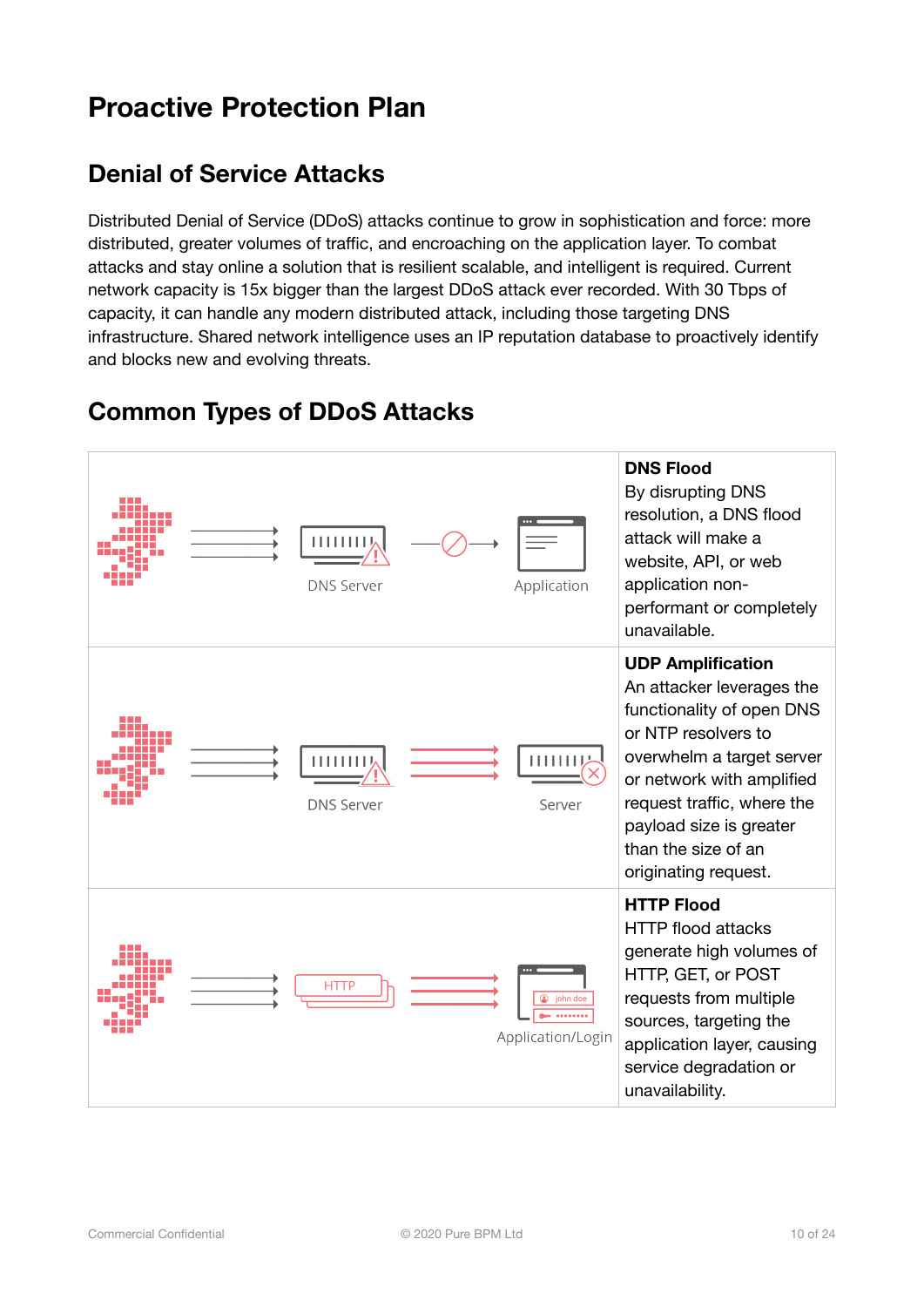### <span id="page-10-0"></span>**Layered Security Defence**

A layered security approach combines multiple DDoS mitigation capabilities into one. It prevents disruptions caused by bad traffic, while allowing good traffic through, keeping websites, applications and APIs highly available and performant.



## <span id="page-10-1"></span>**Web Application Firewall (WAF)**

The enterprise-class web application firewall (WAF) protects applications from common vulnerabilities such as SQL injection attacks, cross-site scripting, and cross-site forgery requests.

### <span id="page-10-2"></span>**OWASP Vulnerability Mitigation**

The WAF automatically protects applications from the OWASP top 10 vulnerabilities:

- 1. Injection
- 2. Broken Authentication and Session Management
- 3. Sensitive Data Exposure
- 4. XML External Entities (XXE)
- 5. Broken Access Control
- 6. Security Misconfiguration
- 7. Cross-Site Scripting (XSS)
- 8. Insecure Deserialisation
- 9. Using Components with Known Vulnerabilities
- 10. Insufficient Logging & Monitoring

### <span id="page-10-3"></span>**Protecting Against Zero-Day Vulnerabilities**

Security engineers constantly monitor the Internet for new vulnerabilities. When relevant threats are found, WAF rules are automatically applied.

Granular firewall rules are applied in order to stop emerging and sophisticated threats. Rules are based upon multiple request attributes such as user-agent, path, country, query string and IP address.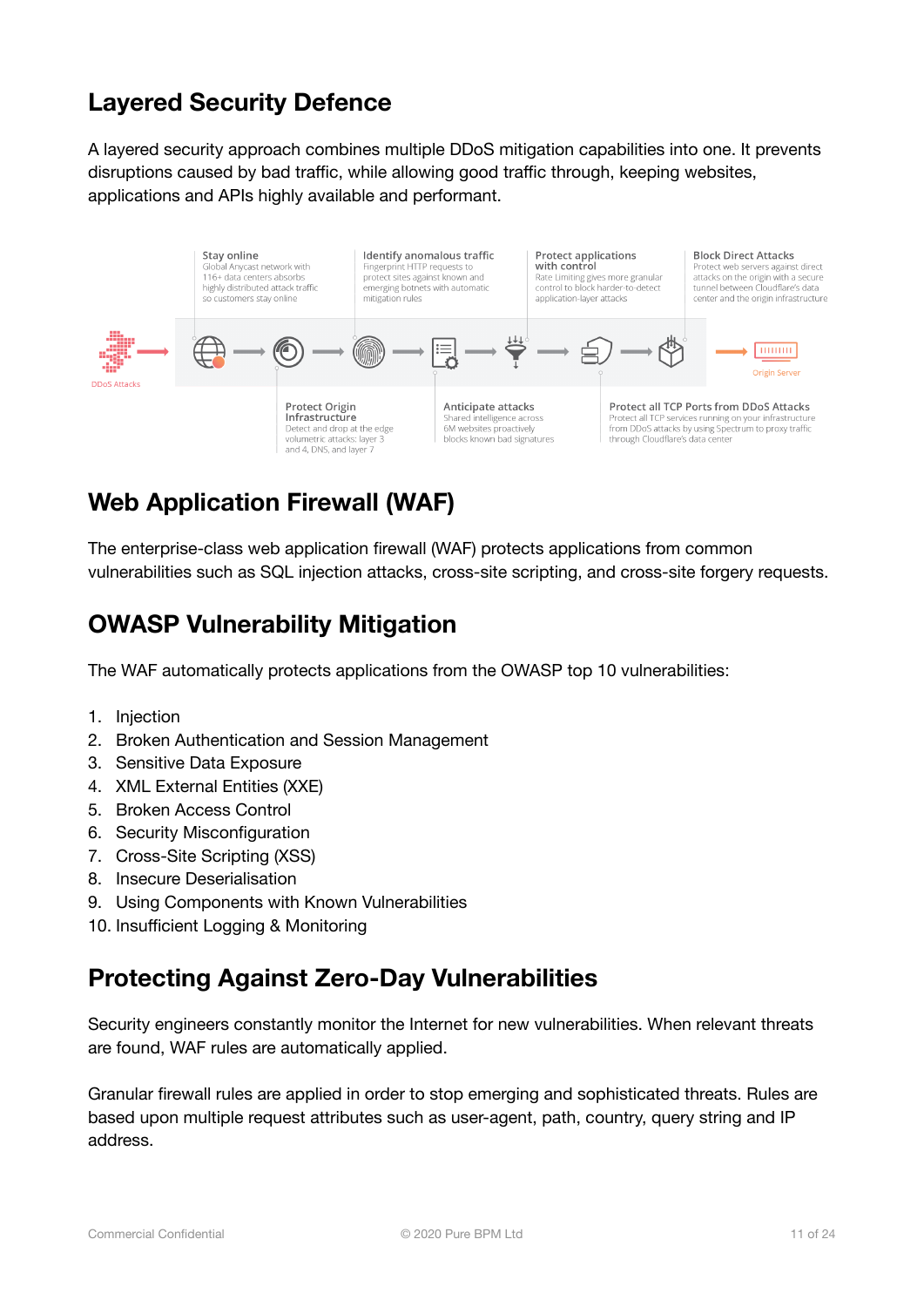### <span id="page-11-0"></span>**Rate Limiting**

Rate Limiting protects against brute-force login attempts and other types of abusive behaviour targeting the application layer. For example, API usage limits are set to ensure availability and protect against abuse and sensitive customer information is protected against brute force login attacks.

### <span id="page-11-1"></span>**Transport Layer Security (TLS)**

All applications are served over HTTPS, encrypting traffic with SSL to ensure nobody can snoop on users' data.

All HTTPS traffic is served over either TLS 1.2 or 1.3, as required by PCI 3.2 compliance due to known vulnerabilities in all earlier versions of TLS and SSL.

TLS Client Auth creates a secure connection between a client and its origin. When a client attempts to establish a connection with its origin server, the device's certificate is validated to check it has authorised access to the endpoint. If the device has a valid client certificate, the device is able to establish a secure connection. If the device's certificate is missing, expired, or invalid, the connection is revoked and a 403 error is returned.

All applications support the HTTP Strict Transport Security (HSTS) protocol that forces clients to use secure connections for every request to the origin server.

Automatic HTTPS Rewrites safely eliminate mixed content issues while enhancing performance and security by rewriting insecure URLs dynamically to their secure counterpart.

Encrypted SNI replaces the plaintext "server\_name" extension used in the ClientHello message during TLS negotiation with an "encrypted server name." This capability expands on TLS 1.3, increasing the privacy of users by concealing the destination hostname from intermediaries between the visitor and website.

DNSSEC guarantees the applications' traffic is safely routed to the correct servers so that users cannot be intercepted by a hidden "man-in-the-middle" attacker.

### <span id="page-11-2"></span>**Data Breach Prevention**

A data compromise can result in the leak of customers' sensitive personally identifiable information (PII) from an application's data store. Attackers often use several attack vectors when attempting to compromise customer data, such as DNS spoofing, snooping of data in transit, brute force login attempts, or malicious payload exploits. For example:

### **DNS Spoofing**

A compromised DNS record, or "poisoned cache", can return a malicious answer from the DNS server, sending an unsuspecting visitor to an attacker's website. This enables attackers to steal user credentials and take ownership of legitimate accounts.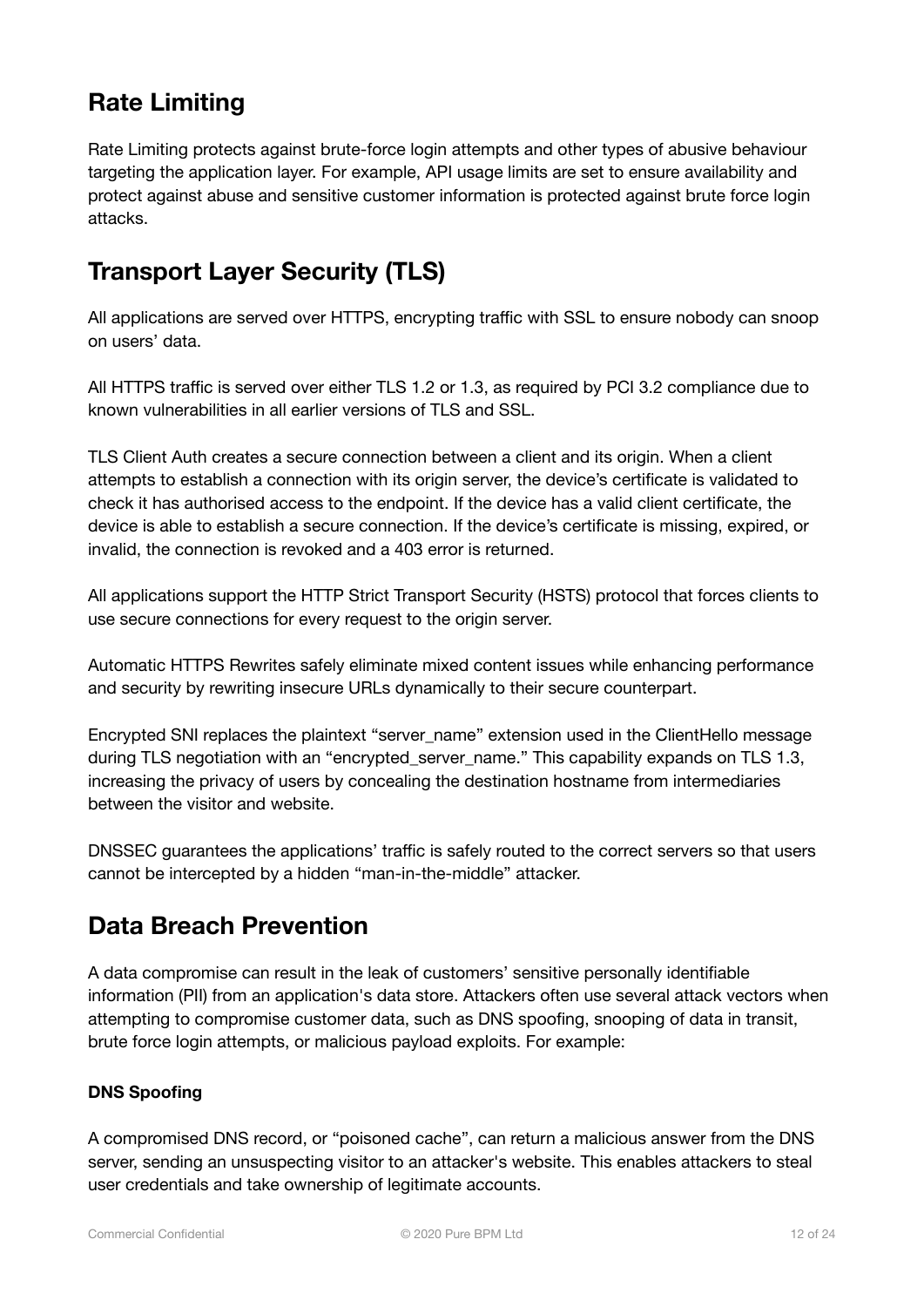[DNSSEC](https://www.cloudflare.com/dns/dnssec/) verifies [DNS](https://www.cloudflare.com/dns/) records using cryptographic signatures. By checking the signature associated with a record, DNS resolvers can verify that the requested information comes from its authoritative name server and not a man-in-the-middle attacker.

### **Snooping of Data In-Transit**

Attackers can intercept or "snoop" on unencrypted customer sessions to steal sensitive customer data, including credentials such as passwords or credit-cards numbers.

Fast [SSL / TLS](https://www.cloudflare.com/ssl/) encryption and support for the latest security standards enable the secure transmission of sensitive customer data without fear of exposure.

### **Brute Force Login Attempts**

Attackers can wage "dictionary attacks" by automating logins with dumped credentials to brute force their way through a login-protected page.

Rate Limiting detects and blocks hard-to-detect attacks at the network edge, defined by custom rules that set request thresholds, timeout periods, and response codes.

### **Malicious Payload Exploits**

Attackers can exploit application vulnerabilities though malicious payloads. The most common forms include SQL injections, cross-site scripting, and remote file inclusions. Each of these can expose sensitive data by running malicious code on applications.

Web Application Firewall (WAF) rulesets automatically filter out illegitimate traffic targeting the application layer, including GET and POST-based HTTP requests.

### <span id="page-12-0"></span>**Coding Standards**

All Developers working on the business' applications must adhere to the coding standards defined, which have been based upon known best practices and include:

- Architectural guidance
- Minimum documentation levels required
- Mandatory testing and coverage requirements
- Minimum levels of code commenting and the preferred comment style
- Proper use of exception handling
- Correct use of flow of control blocks
- Preferred variable, function, class, and table naming styles
- A preference for maintainable and readable code over clever or complex code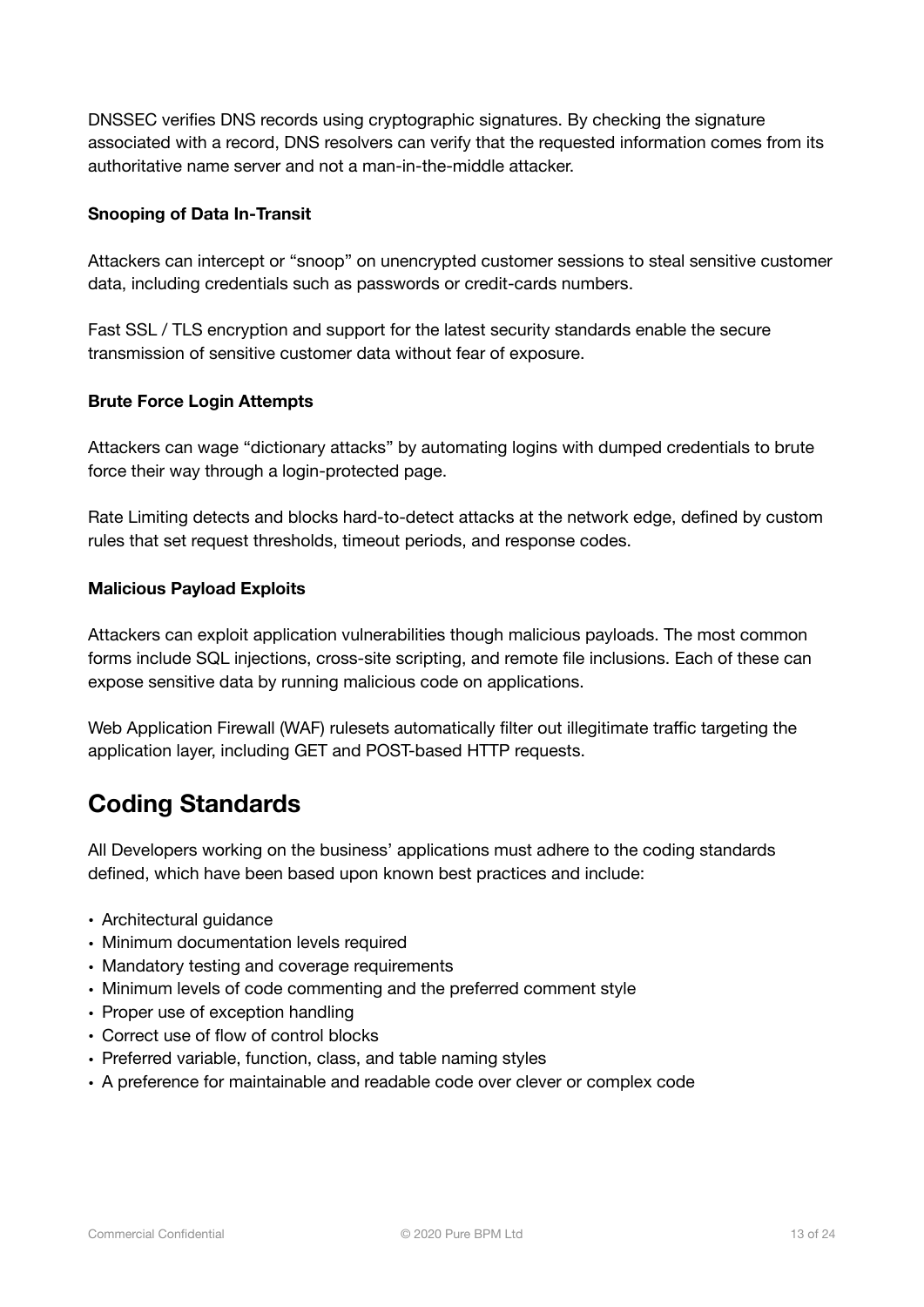### <span id="page-13-0"></span>**Source Code Control**

High performance software engineering requires the use of regular improvements to code, along with associated testing regimes. All code and test changes must be able to be versioned and capable of being reverted.

This is performed by source code revision tools, such as GIT.

Tests must be included with a software revision because tests for later builds will not necessarily match the tests required for earlier builds. So, it is vital that a test is applied to the build for which it was intended.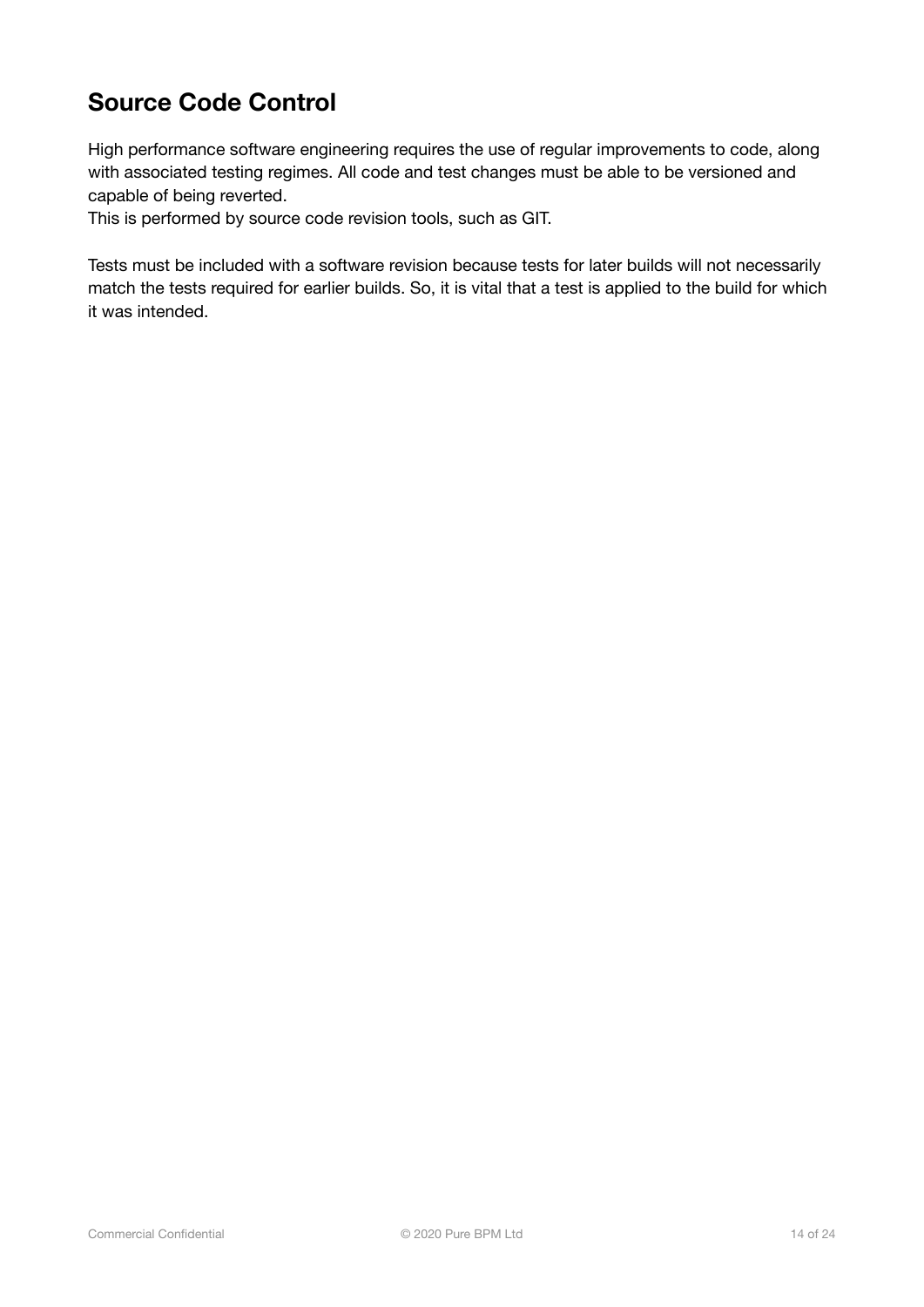## <span id="page-14-0"></span>**Testing Protocol**

Security is an integral part of the development process. The Software Development Life Cycle (SDLC) must therefore include security tests to ensure security is adequately covered and controls are effective throughout the development process.

Developers should use this guide to ensure that they are producing secure code. These tests should be a part of normal code and unit testing procedures.

Software testers should use this guide to expand the set of test cases they apply to applications. Catching these vulnerabilities early saves considerable time and effort later.

Security specialists should use this guide in combination with other techniques as one way to verify that no security holes have been missed in an application.

### <span id="page-14-1"></span>**Manual Inspections & Reviews**

Manual inspections are human-driven reviews that typically test the security implications of the people, policies, and processes, but can include inspection of technology decisions such as architectural designs. They are usually conducted by analysing documentation or performing interviews with the designers or system owners. While the concept of manual inspections and human reviews is simple, they can be among the most powerful and effective techniques available. By asking someone how something works and why it was implemented in a specific way, it allows the tester to quickly determine if any security concerns are likely to be evident. Manual inspections and reviews are one of the few ways to test the software development lifecycle process itself and to ensure that there is an adequate policy or skill set in place. As with many things in life, when conducting manual inspections and reviews we suggest you adopt a trust-but-verify model. Not everything everyone tells you or shows you will be accurate. Manual reviews are particularly good for testing whether people understand the security process, have been made aware of policy, and have the appropriate skills to design or implement a secure application. Other activities, including manually reviewing the documentation, secure coding policies, security requirements, and architectural designs, should all be accomplished using manual inspections.

### Advantages:

- Requires no supporting technology
- Can be applied to a variety of situations
- Flexible
- Promotes teamwork
- Early in the SDLC

#### Disadvantages:

- Can be time consuming
- Supporting material not always available
- Requires significant human thought and skill to be effective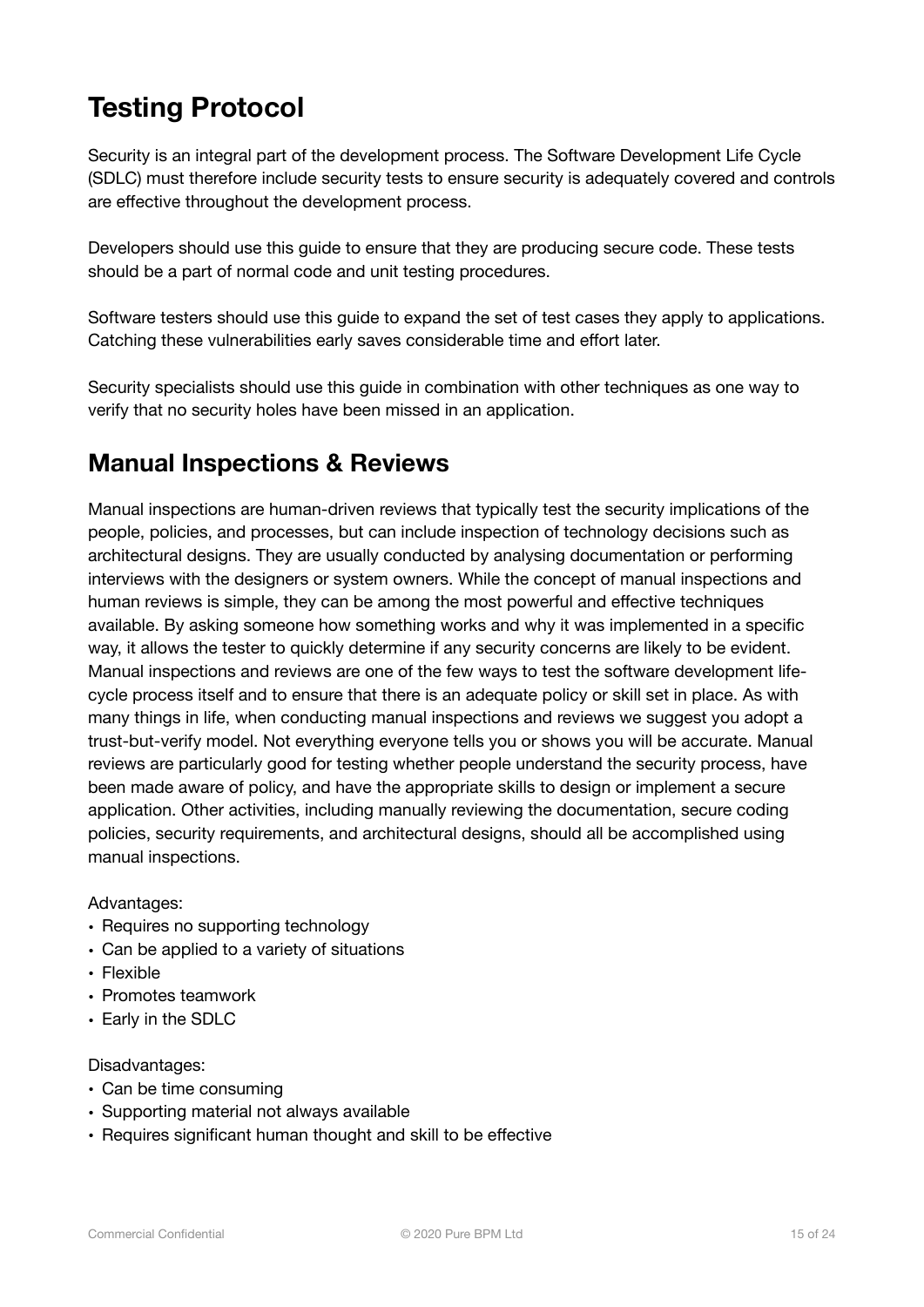### <span id="page-15-0"></span>**Threat Modelling**

Threat modelling has become a popular technique to help system designers think about the security threats that their systems/applications might face. Therefore, threat modelling can be seen as risk assessment for applications. In fact, it enables the designer to develop mitigation strategies for potential vulnerabilities and helps them focus their inevitably limited resources and attention on the parts of the system that most require it. It is recommended that all applications have a threat model developed and documented. Threat models should be created as early as possible in the SDLC, and should be revisited as the application evolves and development progresses. This approach involves:

- Decomposing the application understand, through a process of manual inspection, how the application works, its assets, functionality, and connectivity.
- Defining and classifying the assets classify the assets into tangible and intangible assets and rank them according to business importance.
- Exploring potential vulnerabilities whether technical, operational, or management.
- Exploring potential threats develop a realistic view of potential attack vectors from an attacker's perspective, by using threat scenarios or attack trees.
- Creating mitigation strategies develop mitigating controls for each of the threats deemed to be realistic.

Advantages:

- Practical attacker's view of the system
- Flexible
- Early in the SDLC

Disadvantages:

- Relatively new technique
- Good threat models don't automatically mean good software

### <span id="page-15-1"></span>**Source Code Review**

Source code review is the process of manually checking a web application's source code for security issues. Many serious security vulnerabilities cannot be detected with any other form of analysis or testing. As the popular saying goes "if you want to know what's really going on, go straight to the source." Almost all security experts agree that there is no substitute for actually looking at the code. All the information for identifying security problems is there in the code somewhere. Unlike testing third party closed software such as operating systems, when testing web applications (especially if they have been developed in-house) the source code should be made available for testing purposes. Many unintentional but significant security problems are also extremely difficult to discover with other forms of analysis or testing, such as penetration testing, making source code analysis the technique of choice for technical testing. With the source code, a tester can accurately determine what is happening (or is supposed to be happening) and remove the guess work of black box testing. Examples of issues that are particularly conducive to being found through source code reviews include concurrency problems, flawed business logic, access control problems, and cryptographic weaknesses as well as backdoors, Trojans, Easter eggs, time bombs, logic bombs, and other forms of malicious code. These issues often manifest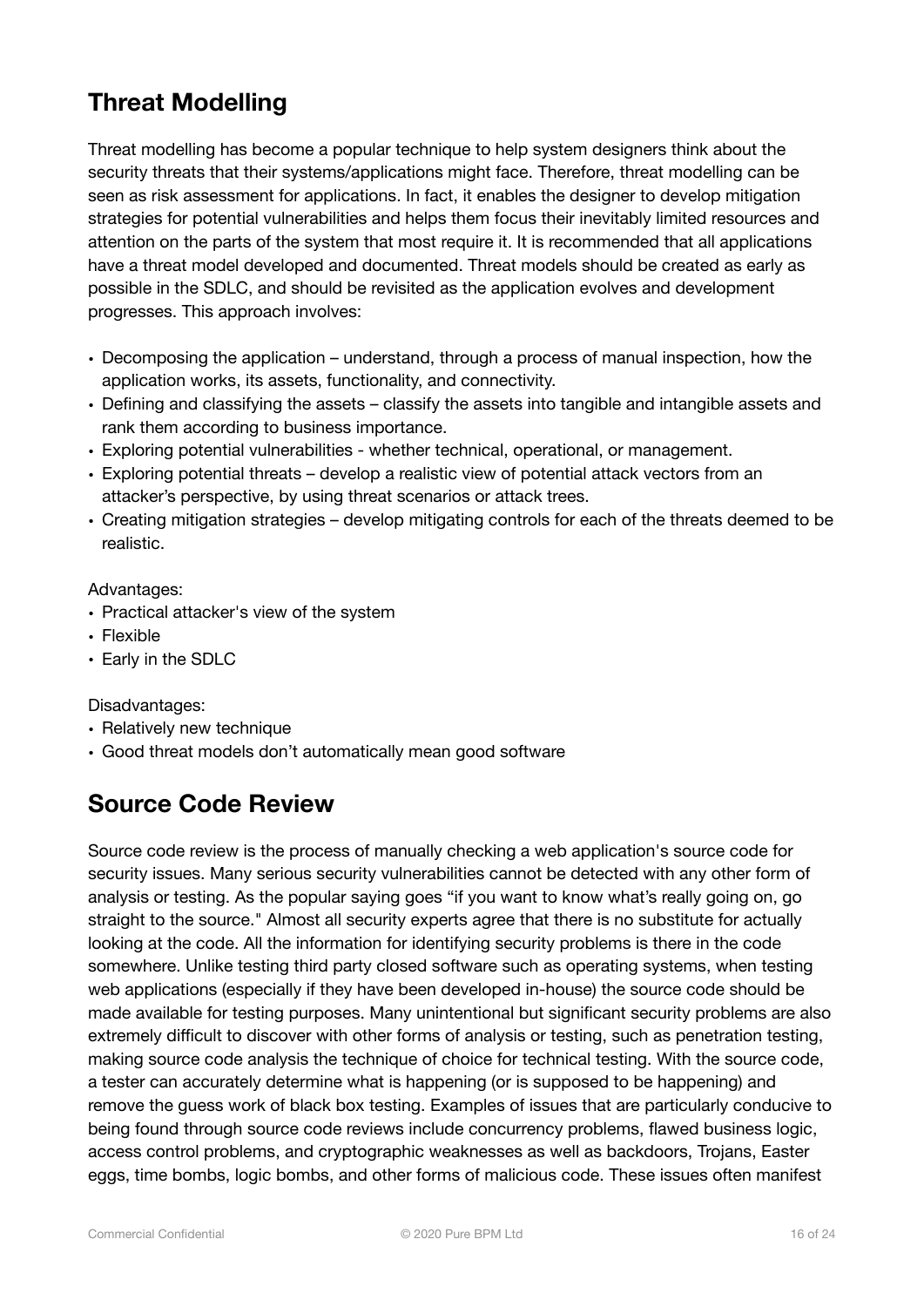themselves as the most harmful vulnerabilities in web sites. Source code analysis can also be extremely efficient to find implementation issues such as places where input validation was not performed or when fail open control procedures may be present. But keep in mind that operational procedures need to be reviewed as well, since the source code being deployed might not be the same as the one being analysed therein.

Advantages:

- Completeness and effectiveness
- Accuracy
- Fast (for competent reviewers)

### Disadvantages:

- Requires highly skilled security developers
- Can miss issues in compiled libraries
- Cannot detect run-time errors easily
- The source code actually deployed might differ from the one being analysed

### <span id="page-16-0"></span>**Penetration Testing**

Penetration testing has been a common technique used to test network security for many years. It is also commonly known as black box testing or ethical hacking. Penetration testing is essentially the "art" of testing a running application remotely, without knowing the inner workings of the application itself, to find security vulnerabilities. Typically, the penetration test team would have access to an application as if they were users. The tester acts like an attacker and attempts to find and exploit vulnerabilities. In many cases the tester will be given a valid account on the system. While penetration testing has proven to be effective in network security, the technique does not naturally translate to applications. When penetration testing is performed on networks and operating systems, the majority of the work is involved in finding and then exploiting known vulnerabilities in specific technologies. As web applications are almost exclusively bespoke, penetration testing in the web application arena is more akin to pure research. Penetration testing tools have been developed that automate the process, but, again, with the nature of web applications their effectiveness is usually poor. Many people today use web application penetration testing as their primary security testing technique. Whilst it certainly has its place in a testing program, we do not believe it should be considered as the primary or only testing technique. Gary McGraw in summed up penetration testing well when he said, "If you fail a penetration test you know you have a very bad problem indeed. If you pass a penetration test you do not know that you don't have a very bad problem". However, focused penetration testing (i.e., testing that attempts to exploit known vulnerabilities detected in previous reviews) can be useful in detecting if some specific vulnerabilities are actually fixed in the source code deployed.

### Advantages:

- Can be fast (and therefore cheap)
- Requires a relatively lower skill-set than source code review
- Tests the code that is actually being exposed

### Disadvantages:

• Too late in the SDLC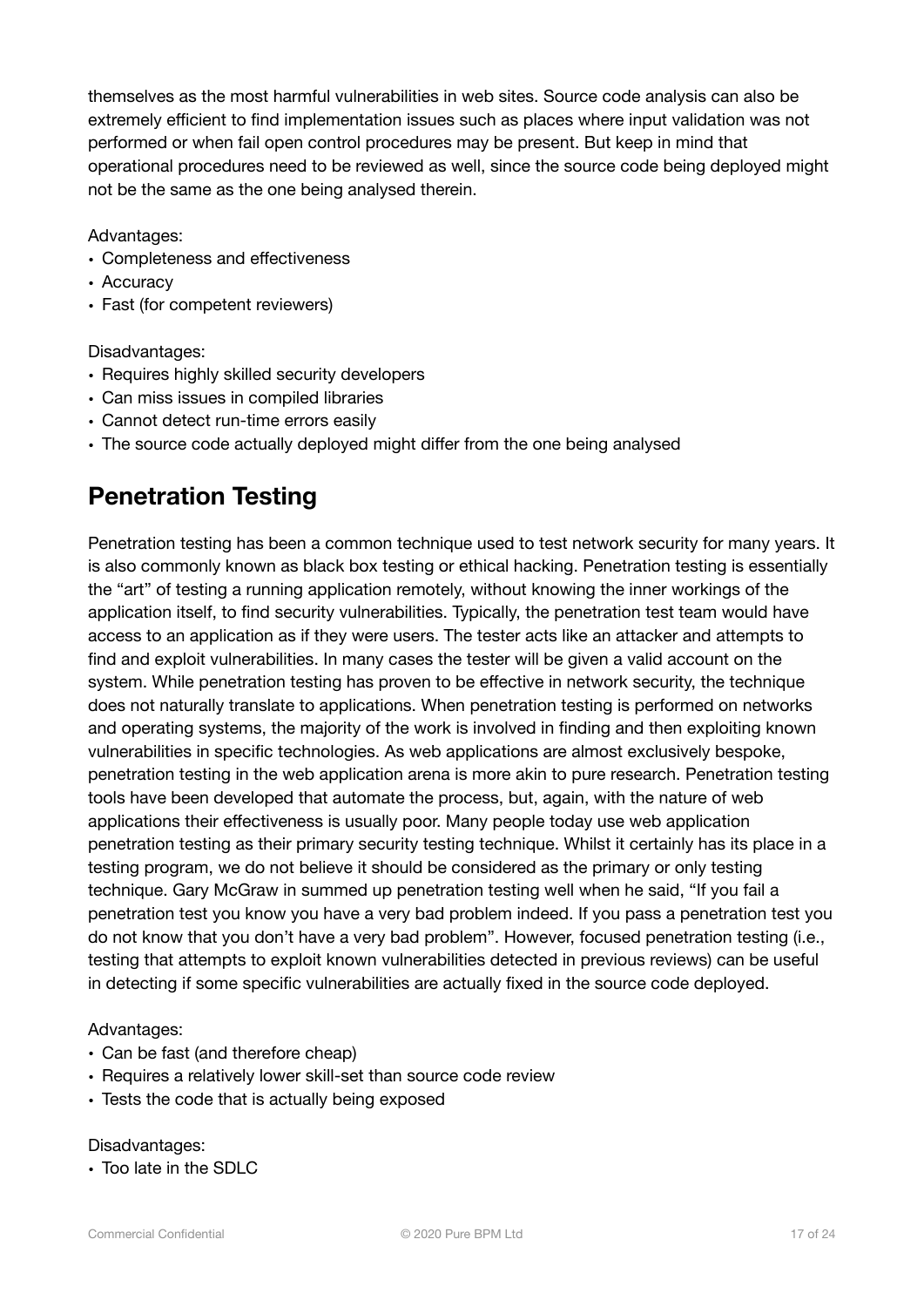• Front impact testing only

### <span id="page-17-0"></span>**Functional Security Requirements**

From the perspective of functional security requirements, the applicable standards, policies and regulations drive both the need of a type of security control as well as the control functionality. These requirements are also referred to as "positive requirements", since they state the expected functionality that can be validated through security tests. Examples of positive requirements are: "the application will lockout the user after six failed logon attempts" or "passwords need to be six min characters, alphanumeric". The validation of positive requirements consists of asserting the expected functionality and, as such, can be tested by re-creating the testing conditions, and by running the test according to predefined inputs and by asserting the expected outcome as a fail/ pass condition.

In order to validate security requirements with security tests, security requirements need to be function driven and highlight the expected functionality (the what) and implicitly the implementation (the how). Examples of high-level security design requirements for authentication can be:

- Protect user credentials and shared secrets in transit and in storage
- Mask any confidential data in display (e.g., passwords, accounts)
- Lock the user account after a certain number of failed login attempts
- Do not show specific validation errors to the user as a result of failed logon
- Only allow passwords that are alphanumeric, include special characters and six characters minimum length, to limit the attack surface
- Allow for password change functionality only to authenticated users by validating the old password, the new password, and the user answer to the challenge question, to prevent brute forcing of a password via password change.
- The password reset form should validate the user's username and the user's registered email before sending the temporary password to the user via email. The temporary password issued should be a one time password. A link to the password reset web page will be sent to the user. The password reset web page should validate the user temporary password, the new password, as well as the user answer to the challenge question.

### <span id="page-17-1"></span>**Risk Driven Security Requirements**

Security tests need also to be risk driven, that is they need to validate the application for unexpected behaviour. These are also called "negative requirements", since they specify what the application should not do. Examples of "should not do" (negative) requirements are:

- The application should not allow for the data to be altered or destroyed
- The application should not be compromised or misused for unauthorised financial transactions by a malicious user.

Negative requirements are more difficult to test, because there is no expected behaviour to look for. This might require a threat analyst to come up with unforeseeable input conditions, causes,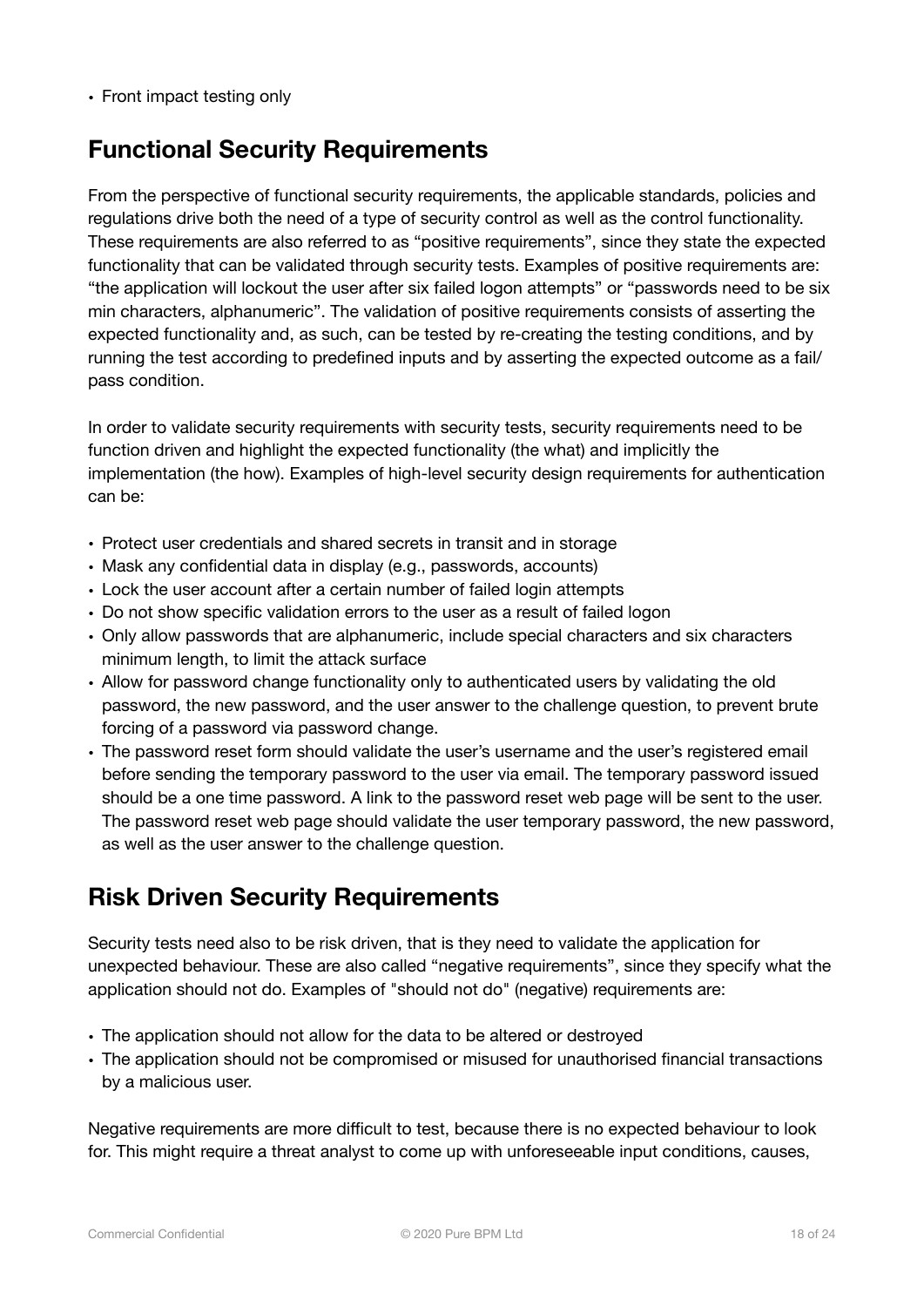and effects. This is where security testing needs to be driven by risk analysis and threat modelling.

The key is to document the threat scenarios and the functionality of the countermeasure as a factor to mitigate a threat. For example, in case of authentication controls, the following security requirements can be documented from the threats and countermeasure perspective:

- Encrypt authentication data in storage and transit to mitigate risk of information disclosure and authentication protocol attacks
- Encrypt passwords using non reversible encryption such as using a digest (e.g., HASH) and a seed to prevent dictionary attacks
- Lock out accounts after reaching a logon failure threshold and enforce password complexity to mitigate risk of brute force password attacks
- Display generic error messages upon validation of credentials to mitigate risk of account harvesting/enumeration
- Mutually authenticate client and server to prevent non-repudiation and Man In the Middle (MiTM) attacks

### <span id="page-18-0"></span>**Developers' Security Testing Workflow**

Security testing during the development phase of the SDLC represents the first opportunity for developers to ensure that individual software components that they have developed are security tested before they are integrated with other components and built into the application. Software components might consist of software artefacts such as functions, methods, and classes, as well as application programming interfaces, libraries, and executables. For security testing, developers can rely on the results of the source code analysis to verify statically that the developed source code does not include potential vulnerabilities and is compliant with the secure coding standards. Security unit tests can further verify dynamically (i.e., at run time) that the components function as expected. Before integrating both new and existing code changes in the application build, the results of the static and dynamic analysis should be reviewed and validated. The validation of source code before integration in application builds is usually the responsibility of the senior developer. Such senior developer is also the subject matter expert in software security and his role is to lead the secure code review and make decisions whether to accept the code to be released in the application build or to require further changes and testing. This secure code review workflow can be enforced via formal acceptance as well as a check in a workflow management tool. For example, assuming the typical defect management workflow used for functional bugs, security bugs that have been fixed by a developer can be reported on a defect or change management system. The build master can look at the test results reported by the developers in the tool and grant approvals for checking in the code changes into the application build.

From the developer's perspective, the main objective of security tests is to validate that code is being developed in compliance with secure coding standards requirements. Developers' own coding artefacts such as functions, methods, classes, APIs, and libraries need to be functionally validated before being integrated into the application build.

The security requirements that developers have to follow should be documented in secure coding standards and validated with static and dynamic analysis. As testing activity following a secure code review, unit tests can validate that code changes required by secure code reviews are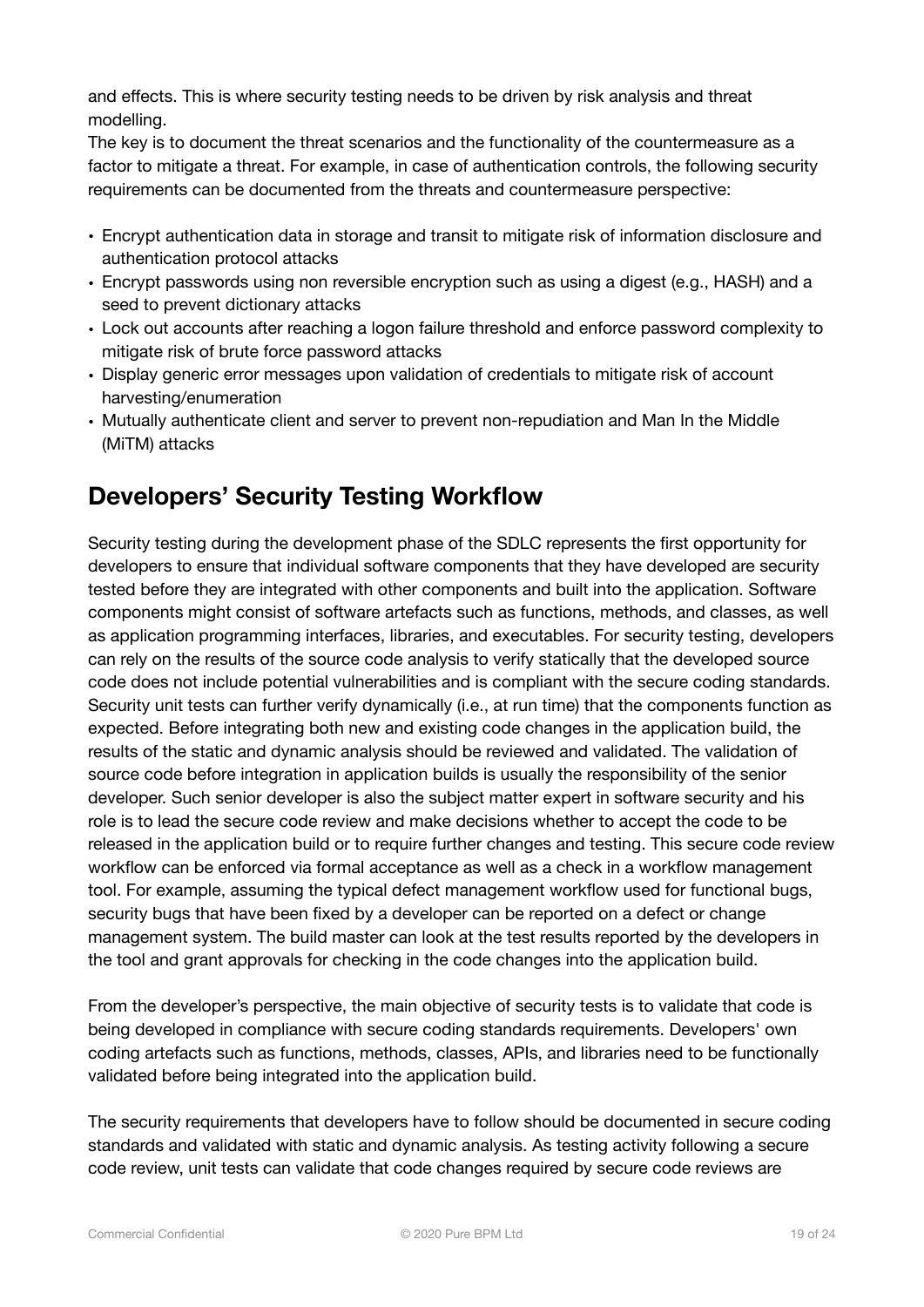properly implemented. Secure code reviews and source code analysis through source code analysis tools help developers in identifying security issues in source code as it is developed. By using unit tests and dynamic analysis (e.g., debugging) developers can validate the security functionality of components as well as verify that the countermeasures being developed mitigate any security risks previously identified through threat modelling and source code analysis.

A good practice for developers is to build security test cases as a generic security test suite that is part of the existing unit testing framework. A generic security test suite could be derived from previously defined use and misuse cases to security test functions, methods and classes. A generic security test suite might include security test cases to validate both positive and negative requirements for security controls such as:

- Authentication & Access Control
- Input Validation & Encoding
- Encryption
- User and Session Management
- Error and Exception Handling
- Auditing and Logging

Developers empowered with a source code analysis tool integrated into their IDE, secure coding standards, and a security unit testing framework can assess and verify the security of the software components being developed. Security test cases can be run to identify potential security issues that have root causes in source code: besides input and output validation of parameters entering and exiting the components, these issues include authentication and authorisation checks done by the component, protection of the data within the component, secure exception and error handling, and secure auditing and logging. Unit test frameworks such as Junit, Nunit, CUnit can be adapted to verify security test requirements. In the case of security functional tests, unit level tests can test the functionality of security controls at the software component level, such as functions, methods, or classes. For example, a test case could validate input and output validation (e.g., variable sanitisation) and boundary checks for variables by asserting the expected functionality of the component.

The threat scenarios identified with use and misuse cases, can be used to document the procedures for testing software components. In the case of authentication components, for example, security unit tests can assert the functionality of setting an account lockout as well as the fact that user input parameters cannot be abused to bypass the account lockout (e.g., by setting the account lockout counter to a negative number). At the component level, security unit tests can validate positive assertions as well as negative assertions, such as errors and exception handling. Exceptions should be caught without leaving the system in an insecure state, such as potential denial of service caused by resources not being deallocated (e.g., connection handles not closed within a final statement block), as well as potential elevation of privileges (e.g., higher privileges acquired before the exception is thrown and not re-set to the previous level before exiting the function). Secure error handling can validate potential information disclosure via informative error messages and stack traces.

Source code analysis and unit tests can validate that the code change mitigates the vulnerability exposed by the previously identified coding defect. The results of automated secure code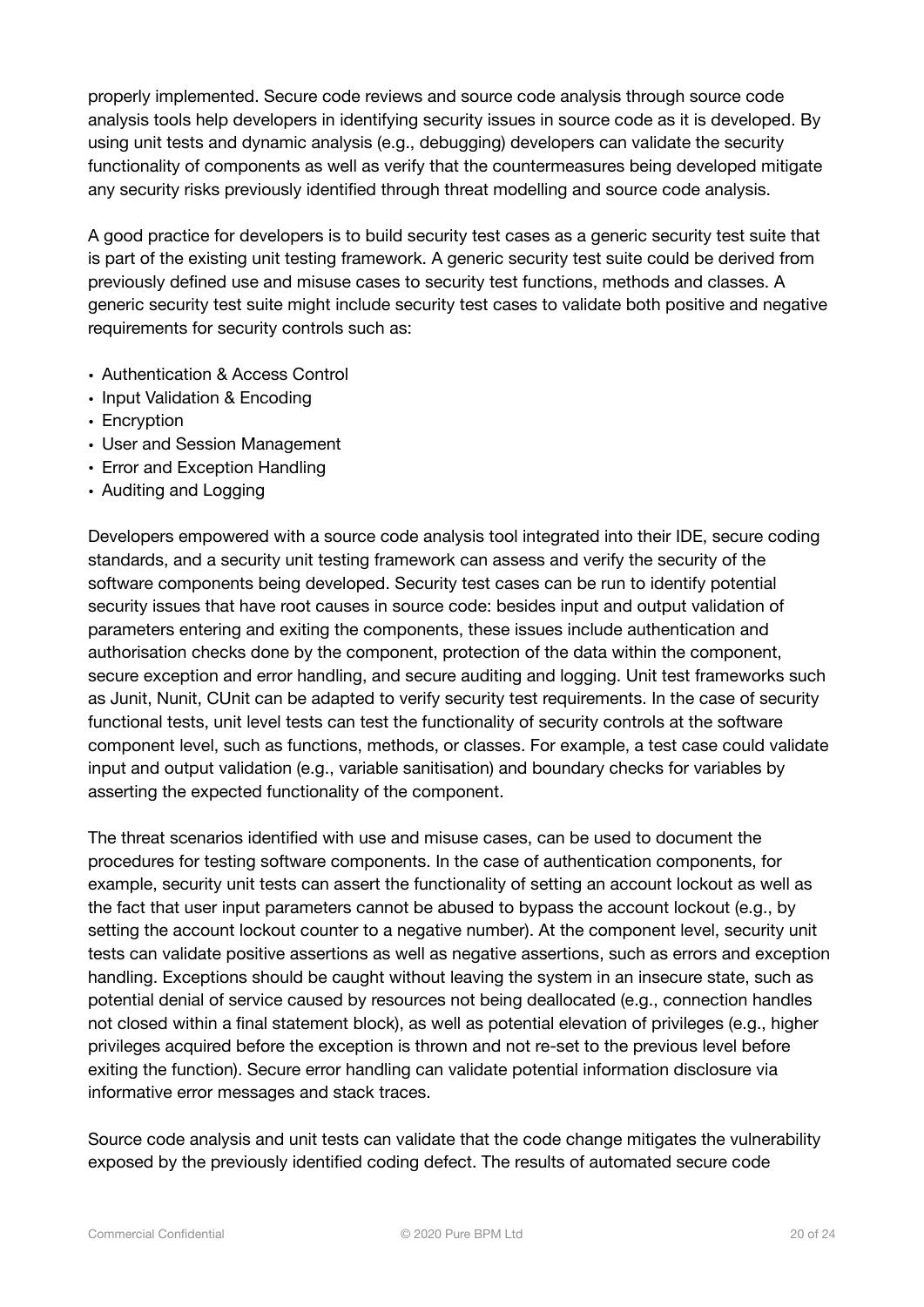analysis can also be used as automatic check-in gates for version control: software artefacts cannot be checked into the build with high or medium severity coding issues.

### <span id="page-20-0"></span>**Testers' Security Testing Workflow**

After components and code changes are tested by developers and checked in to the application build, the most likely next step in the software development process workflow is to perform tests on the application as a whole entity. This level of testing is usually referred to as integrated test and system level test. When security tests are part of these testing activities, they can be used to validate both the security functionality of the application as a whole, as well as the exposure to application level vulnerabilities. These security tests on the application include both white box testing, such as source code analysis, and black box testing, such as penetration testing. Grey box testing is similar to Black box testing. In a grey box testing we can assume we have some partial knowledge about the session management of our application, and that should help us in understanding whether the logout and timeout functions are properly secured.

The target for the security tests is the complete system that is the artefact that will be potentially attacked and includes both whole source code and the executable. One peculiarity of security testing during this phase is that it is possible for security testers to determine whether vulnerabilities can be exploited and expose the application to real risks. These include common web application vulnerabilities, as well as security issues that have been identified earlier in the SDLC with other activities such as threat modelling, source code analysis, and secure code reviews.

Usually, testing engineers, rather than software developers, perform security tests when the application is in scope for integration system tests. Such testing engineers have security knowledge of web application vulnerabilities, black box and white box security testing techniques, and own the validation of security requirements in this phase. In order to perform such security tests, it is a pre-requisite that security test cases are documented in the security testing guidelines and procedures.

The main objective of integrated system tests is to validate the "defence in depth" concept, that is, that the implementation of security controls provides security at different layers. For example, the lack of input validation when calling a component integrated with the application is often a factor that can be tested with integration testing.

The integration system test environment is also the first environment where testers can simulate real attack scenarios as can be potentially executed by a malicious, external or internal user of the application. Security testing at this level can validate whether vulnerabilities are real and can be exploited by attackers. For example, a potential vulnerability found in source code can be rated as high risk because of the exposure to potential malicious users, as well as because of the potential impact (e.g., access to confidential information). Real attack scenarios can be tested with both manual testing techniques and penetration testing tools. Security tests of this type are also referred to as ethical hacking tests. From the security testing perspective, these are risk driven tests and have the objective to test the application in the operational environment. The target is the application build that is representative of the version of the application being deployed into production.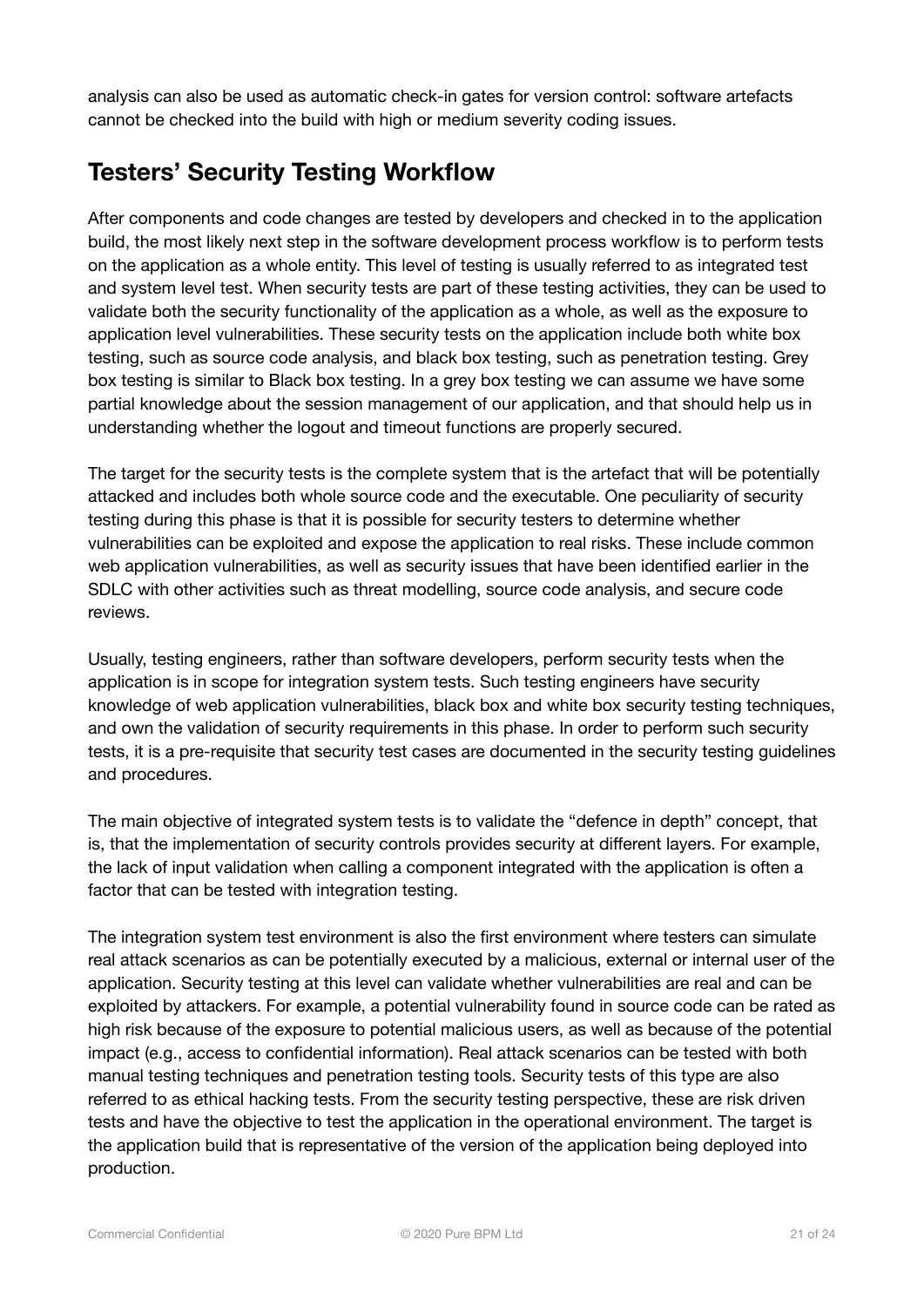The next level of security testing after integration system tests is to perform security tests in the user acceptance environment. There are unique advantages to performing security tests in the operational environment. The user acceptance tests environment (UAT) is the one that is most representative of the release configuration, with the exception of the data (e.g., test data is used in place of real data). A characteristic of security testing in UAT is testing for security configuration issues. In some cases these vulnerabilities might represent high risks. For example, the server that hosts the web application might not be configured with minimum privileges, valid SSL certificate and secure configuration, essential services disabled and web root directory not cleaned from test and administration web pages.

### <span id="page-21-0"></span>**Testing Framework**

### **Pre-Development**

Before application development has started:

- Test to ensure that there is an adequate SDLC where security is inherent
- Test to ensure that the appropriate policy and standards are in place for the development team
- Develop the metrics and measurement criteria
- Ensure that there are appropriate policies, standards, and documentation in place.

#### **During Definition & Design**

Security requirements define how an application works from a security perspective. It is essential that the security requirements be tested. Testing in this case means testing the assumptions that are made in the requirements, and testing to see if there are gaps in the requirements definitions. Ensure that requirements are as unambiguous as possible.

When looking for requirements gaps, consider looking at security mechanisms such as:

- User Management (password reset etc.)
- Authentication
- Authorisation
- Data Confidentiality
- Integrity
- Accountability
- Session Management
- Transport Security
- Tiered System Segregation
- Privacy

Identifying security flaws in the design phase is not only one of the most cost-efficient places to identify flaws, but can be one of the most effective places to make changes.

Undertake a threat modelling exercise. Develop realistic threat scenarios. Analyse the design and architecture to ensure that these threats have been mitigated, accepted by the business, or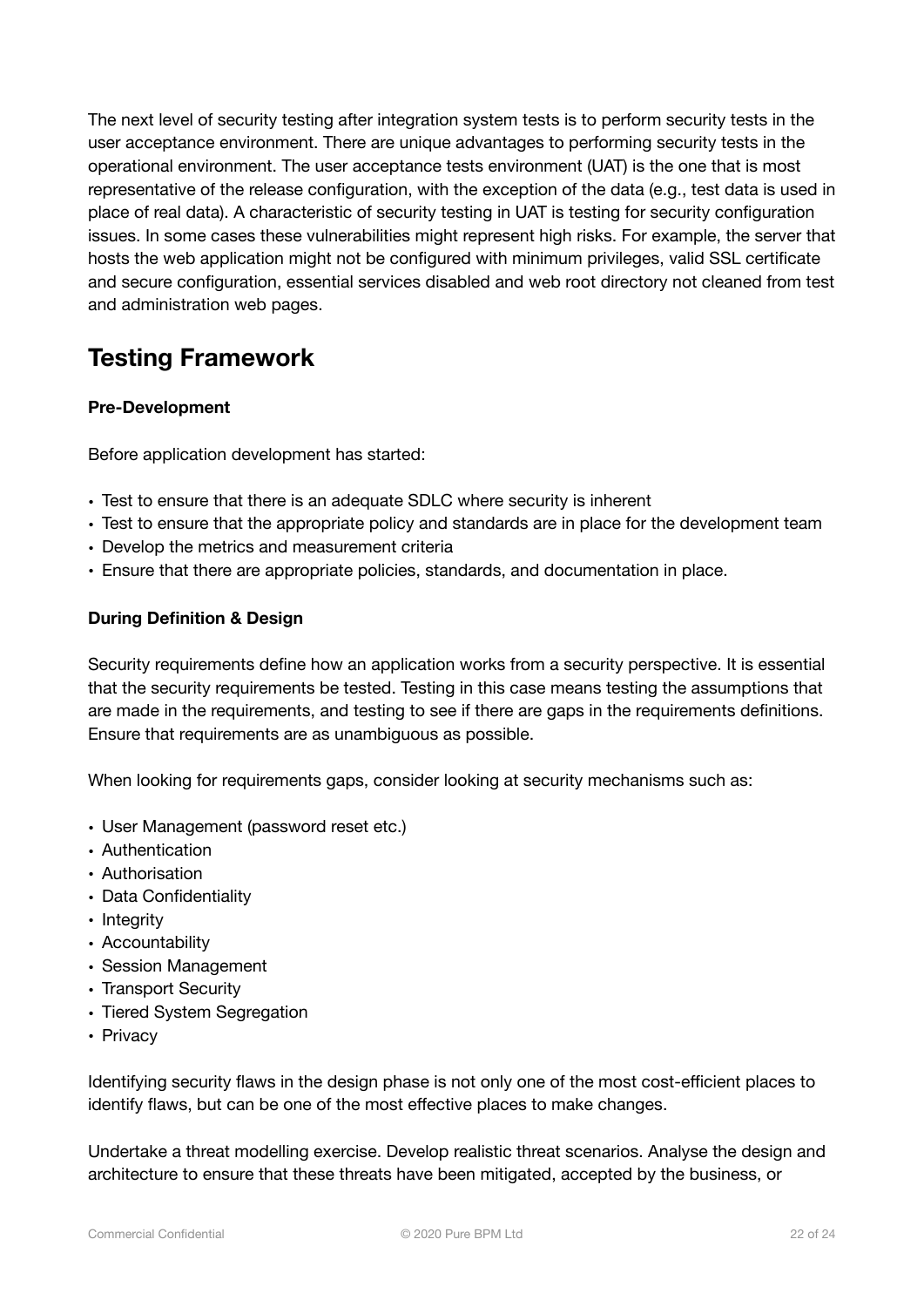assigned to a third party, such as an insurance firm. When identified threats have no mitigation strategies, revisit the design and architecture with the systems architect to modify the design.

### **During Development**

Theoretically, development is the implementation of a design. However, in the real world, many design decisions are made during code development. These are often smaller decisions that were either too detailed to be described in the design, or in other cases, issues where no policy or standard guidance was offered. If the design and architecture were not adequate, the developer will be faced with many decisions. If there were insufficient policies and standards, the developer will be faced with even more decisions.

A code walkthrough (a high-level walkthrough of the code where the developers can explain the logic and flow of the implemented code) should be completed. It allows the code review team to obtain a general understanding of the code, and allows the developers to explain why certain things were developed the way they were.

The purpose is not to perform a code review, but to understand at a high level the flow, the layout, and the structure of the code that makes up the application.

Armed with a good understanding of how the code is structured and why certain things were coded the way they were, the tester can now examine the actual code for security defects. Static code reviews validate the code against a set of checklists, including:

- Business requirements for availability, confidentiality, and integrity.
- OWASP Guide or Top 10 Checklists for technical exposures.
- Specific issues relating to the language or framework in use.
- Any industry specific requirements.

### **During Deployment**

Having tested the requirements, analysed the design, and performed code review, it might be assumed that all issues have been caught. Hopefully, this is the case, but penetration testing the application after it has been deployed provides a last check to ensure that nothing has been missed.

The application penetration test should include the checking of how the infrastructure was deployed and secured. While the application may be secure, a small aspect of the configuration could still be at a default install stage and vulnerable to exploitation.

### **During Maintenance & Operations**

Monthly or quarterly health checks should be performed on both the application and infrastructure to ensure no new security risks have been introduced and that the level of security is still intact.